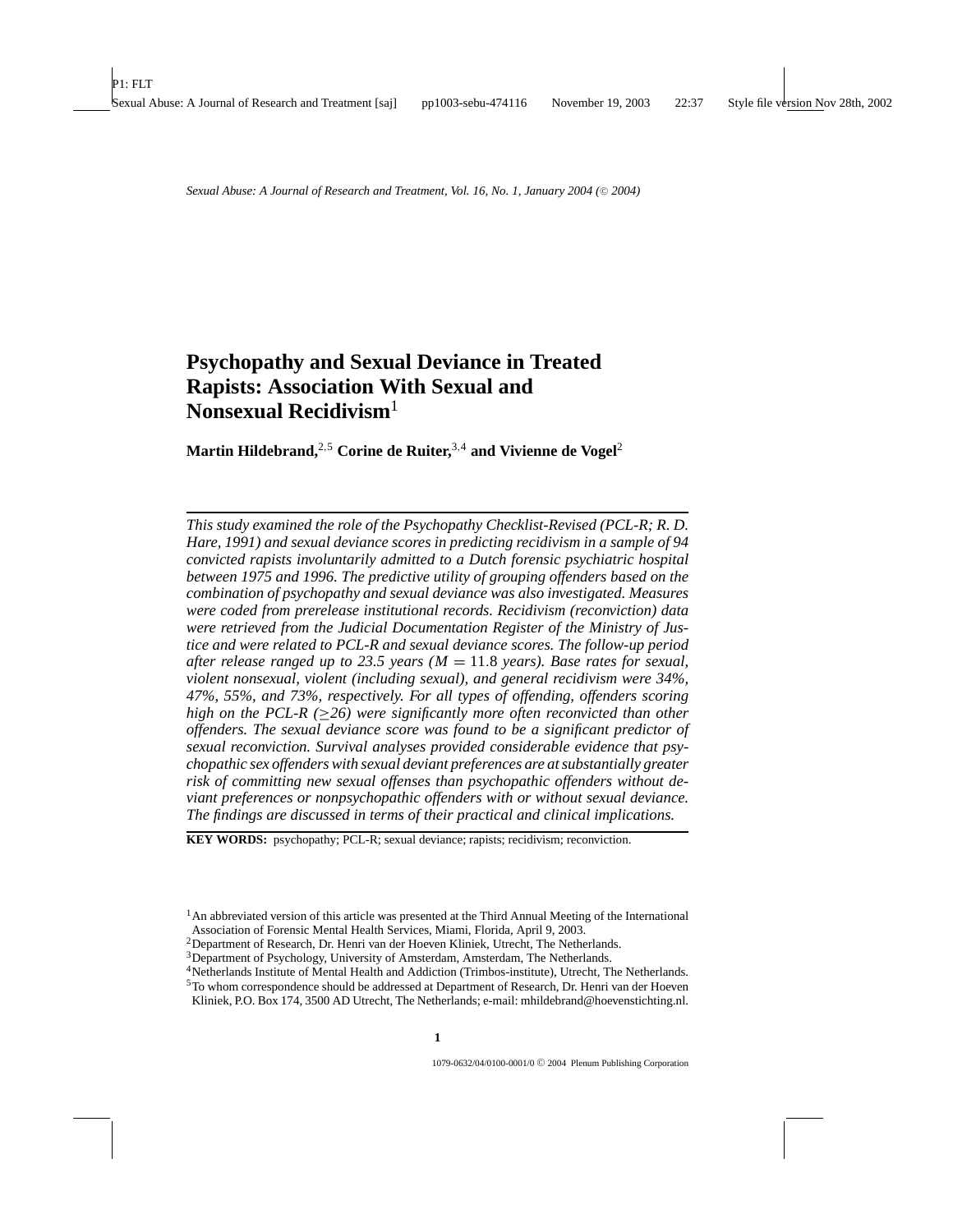Sexual assault toward adult women is a multidimensionally determined phenomenon. It encompasses a wide spectrum of behaviors targeting different types of victims in a variety of situations. Those involved in managing sex offenders, however, recognize that sex offenders are heterogeneous in their personality profiles, criminal diversity, and risk. The identification of risk factors that may be associated with recidivism in sex offenders play an important role in determining intervention strategies that best protect the community and reduce the likelihood of further victimization. To date, studies regarding the effect of interventions with these offenders have provided mixed findings (e.g., Hanson et al., 2002; Looman, Abracen, & Nicholaichuck, 2000; Marques, 1999). Sex offender treatment programs and the results of treatment outcome studies may vary not only due to their therapeutic approach, but also, for example, by the location of the treatment (e.g., prison, forensic psychiatric hospital, community), the degree of self-selection (e.g., voluntary participation or mandatory placement in a program), and the seriousness of the offender's (sex) offense history. Overall, only a small proportion of sex offenders are expected to benefit significantly from treatment (e.g., Furby, Weinrott, & Blackshaw, 1989; Hall, 1995).

In general, the recidivism rate of sex offenders is high (e.g., Doren, 1998). Overall, the observed rates for *sexual* recidivism are approximately 20% after a follow-up period of 10 years (Hanson, Morton, & Harris, in press). Recidivism rates, however, vary widely, depending on factors such as the definition and type of recidivism, whether or not offenders have completed treatment programs, the length of follow-up period after release from detention or inpatient forensic hospitalization, and type or subtype of sex offender. To illustrate, Prentky, Lee, Knight, and Cerce (1997) documented a 52% failure rate for *sexual* reoffending within their sample of extrafamilial child molesters  $(N = 115)$  over a 25-year at-risk period, using the definition of "charge of new sex offense." For rapists  $(N = 136)$ , the sexual recidivism rate, as measured by a new sexual charge, was 39% over 25 years, and the corresponding reconviction rate for rapists was 24%. In addition, rapists generally show higher rates of (nonsexual) violent and general reoffending than other sex offenders (e.g., Hanson & Bussière, 1998; Marx, Miranda, & Meyerson, 1999; Prentky et al., 1997; Quinsey, Rice, & Harris, 1995).

Obviously, future behavior can never be predicted with 100% accuracy. Efforts directed at identifying factors that are predictive of future (sexual) offending, however, continue to be the focus of considerable research. In a meta-analytic review of the research, involving 61 different sex offender databases, some of which involved rapists, Hanson and Bussière (1996, 1998) found that there were different predictors for different types of recidivism. In general, the strongest predictors of *sexual* recidivism were factors related to sexual deviance and general criminal history. The single largest predictor of sexual reoffending was phallometric evidence of sexual interest in children  $(r = .32)$ . Other predictors included clinical assessment of deviant sexual preferences  $(r = .22)$ , prior sexual offenses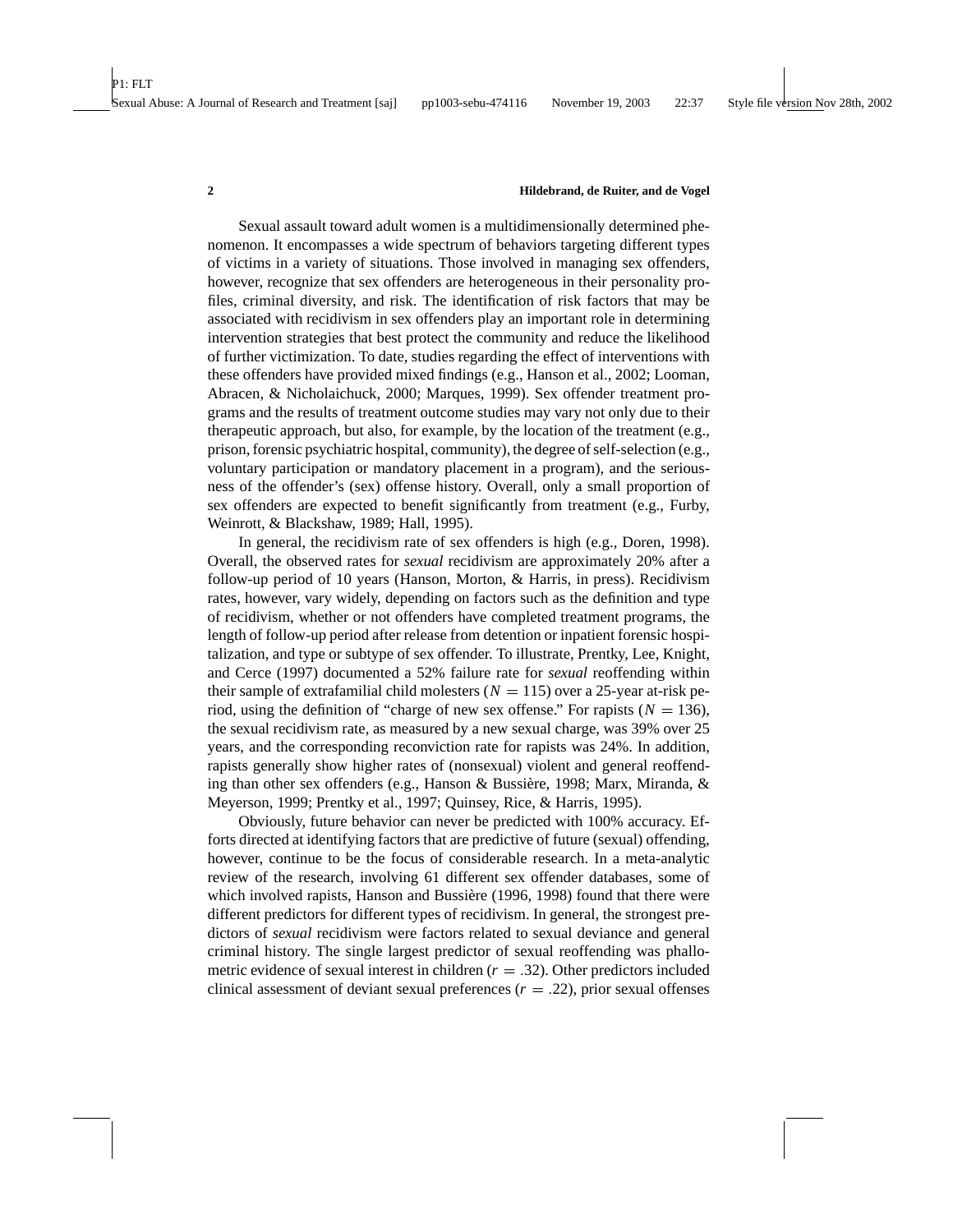$(r = .19)$ , and factors related to general criminality, such as antisocial personality or psychopathy (*r* = .14). Predictors of *violent nonsexual* recidivism in sex offenders were the same as those that are associated with violent recidivism in nonsex offenders (e.g., age,  $r = -.24$ ; prior violent offenses,  $r = .21$ ; psychopathy,  $r = .19$ ) (Andrews & Bonta, 1994; Gendreau, Little, & Goggin, 1996). However, as has been noted previously, one should be cautious in the interpretation of the data as the meta-analysis included many different types of sex offenders, such as child molesters and exhibitionists, in different settings (e.g., outpatient, inpatient, prison).

Although originally developed to function as a research diagnostic tool to identify psychopathy, considerable empirical evidence now indicates that the Hare Psychopathy Checklist-Revised (PCL-R; Hare, 1991) is an important predictor of violent and general recidivism (e.g., Hare, Clark, Grann, & Thornton, 2000; Hemphill, Hare, & Wong, 1998; Salekin, Rogers, & Sewell, 1996). Psychopathy (PCL-R) is also identified as a risk factor for sexual recidivism (Hanson  $\&$ Bussière, 1996; Seto & Lalumière, 2000), although the relation between psychopathy and sexual violence is complex (Porter et al., 2000). To illustrate, in a recent evaluation of its predictive validity among sex offenders, Barbaree, Seto, Langton, and Peacock (2001) reported that PCL-R scores failed to correlate with sexual recidivism, although PCL-R total scores and Factor 2 scores showed significant correlations with any and violent (including sexual) recidivism. Similarly, AUC values for the PCL-R total score reflected moderate predictive validity for any and violent recidivism but was no better than chance for sexual recidivism specifically.

Theoretically, one might expect that certain characteristics of the (PCL-R) psychopath (e.g., sexual promiscuity, lack of concern for the welfare of others, impulsivity) would lead to higher levels of sexual activity and to nonconsenting sexual encounters. In nonpsychopathic individuals, on the other hand, concern for the victim, and lack of general propensities to use other people for one's own ends would likely inhibit the acting out of deviant sexual preferences/fantasies. A sexually deviant psychopathic individual is less likely to show such restraint. Indeed, it is suggested that psychopathy in combination with deviant sexual arousal would be a strong predictor of sexual aggressive behavior (Quinsey, Lalumière, Rice, & Harris, 1995).

Recently, a number of studies have explored the relation between PCL-R psychopathy and sexual deviance, assessed with phallometric indices of deviant sexual arousal, in relation to recidivism in adult (Rice & Harris, 1997; Serin, Mailloux, & Malcolm, 2001) and adolescent sex offenders (Gretton, McBride, Hare, O'Shaughnessy, & Kumka, 2001). Serin et al. (2001) reported that the combination of a high PCL-R score and deviant sexual arousal predicted *general* recidivism in a sample of rapists. Unfortunately, they did not report outcomes for sexual reoffenses. Rice and Harris (1997) reported an interaction effect of PCL-R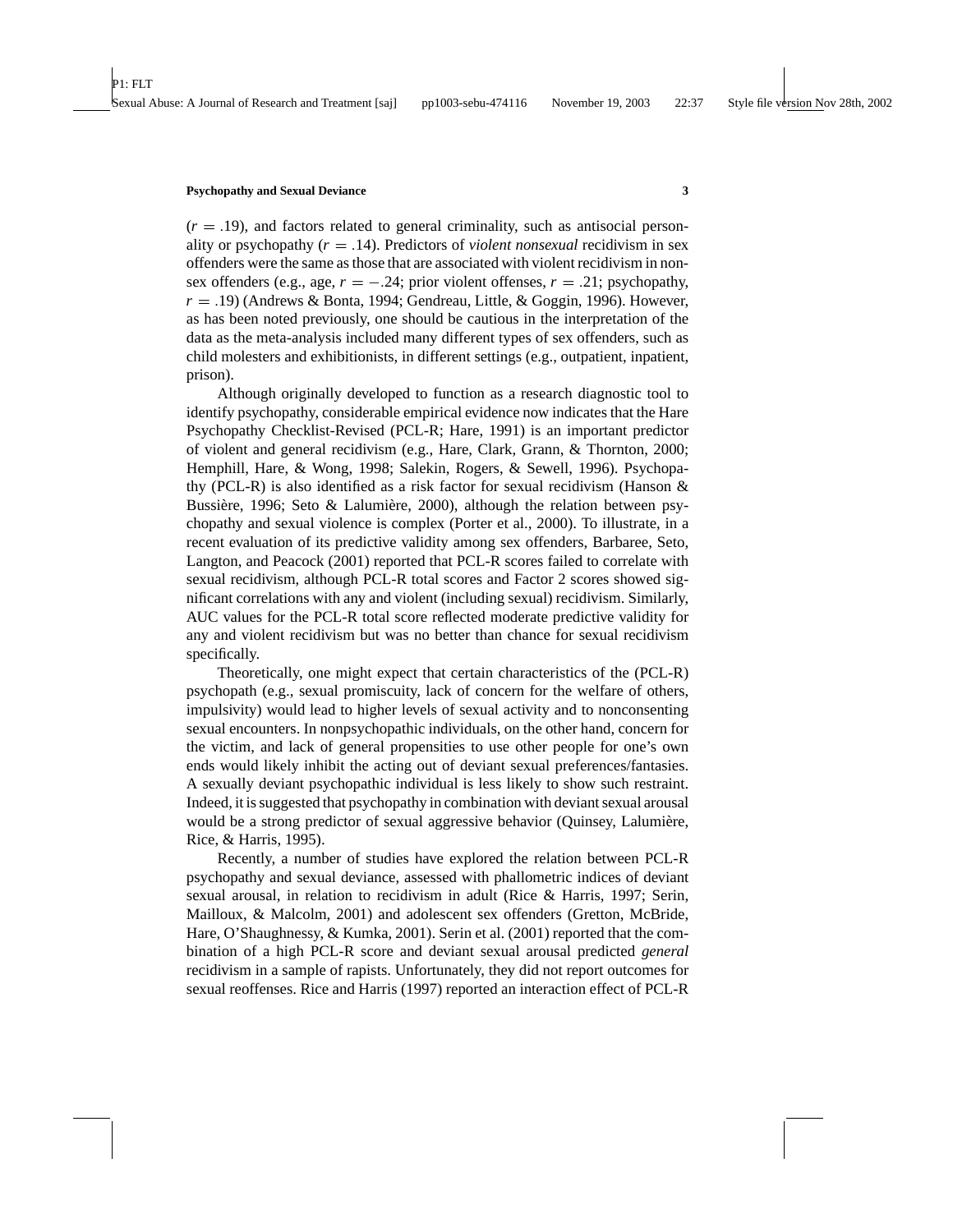psychopathy and sexual deviance in the prediction of *sexual* recidivism among rapists and child molesters followed for an average period of 10 years. Sexually deviant men scoring high on the PCL-R (more than 25) had a much lower survival rate (26%) than men who scored high on the PCL-R, but not on sexual deviance and those that were low on both factors. Gretton et al. (2001) found that a combination of high scores on the Hare Psychopathy Checklist: Youth Version (PCL:YV; Forth, Kosson, & Hare, in press) and phallometric evidence of deviant sexual arousal was more strongly predictive of general and violent reoffending than of sexual recidivism among adolescent sex offenders. All in all, these findings suggest that the combination of deviant sexual preferences and psychopathy puts sex offenders at particularly high risk for committing further offenses. Although past findings have been supportive of this hypothesis, further research in other, non-North American samples, is needed to study the predictive validity of the relationship between psychopathy and sexual deviance with regard to criminal recidivism, with a particular emphasis on sexual reoffending.

#### **THE PRESENT STUDY**

The main purpose of this study was to evaluate the validity of PCL-R psychopathy for the prediction of recidivism outcomes among convicted rapists who had returned to society after (intensive) forensic psychiatric inpatient treatment. The predictive value of Factor 1 and Factor 2 of the PCL-R was also examined. The second goal of the study was to examine the relationship between PCL-R psychopathy and sexual deviance, and the degree of predictive utility when defining groups according to combinations of psychopathy (high/low) and sexual deviance (present/absent).

Contrary to the important role assigned to phallometry in the assessment of sexual deviance in North American countries, phallometry is rarely used in the Netherlands. We believe this reflects the significant differences between North American and Dutch policy regarding assessment and treatment of sex offenders. Phallometry does not fit with the historically predominantly psychodynamic orientation of Dutch forensic psychiatry. Although since the 1990s cognitivebehavioral treatment models, with a focus on offense behavior and the context in which the offense took place (Laws, 1989; Marshall & Barbaree, 1990), have been implemented in several forensic psychiatric hospitals in the Netherlands, there still lingers an anti-empirical, antibehavioral mood among the forensic establishment in the Netherlands. Because phallometric assessments of sexual deviance were not available for the participants in this study, the "Sexual Deviance" item of the Sexual Violence Risk-20 (SVR-20; Boer, Hart, Kropp, & Webster, 1997) was used for scoring sexual deviance. The SVR-20 is a 20-item structured clinical guideline for the assessment of risk for sexual violence in adult sex offenders.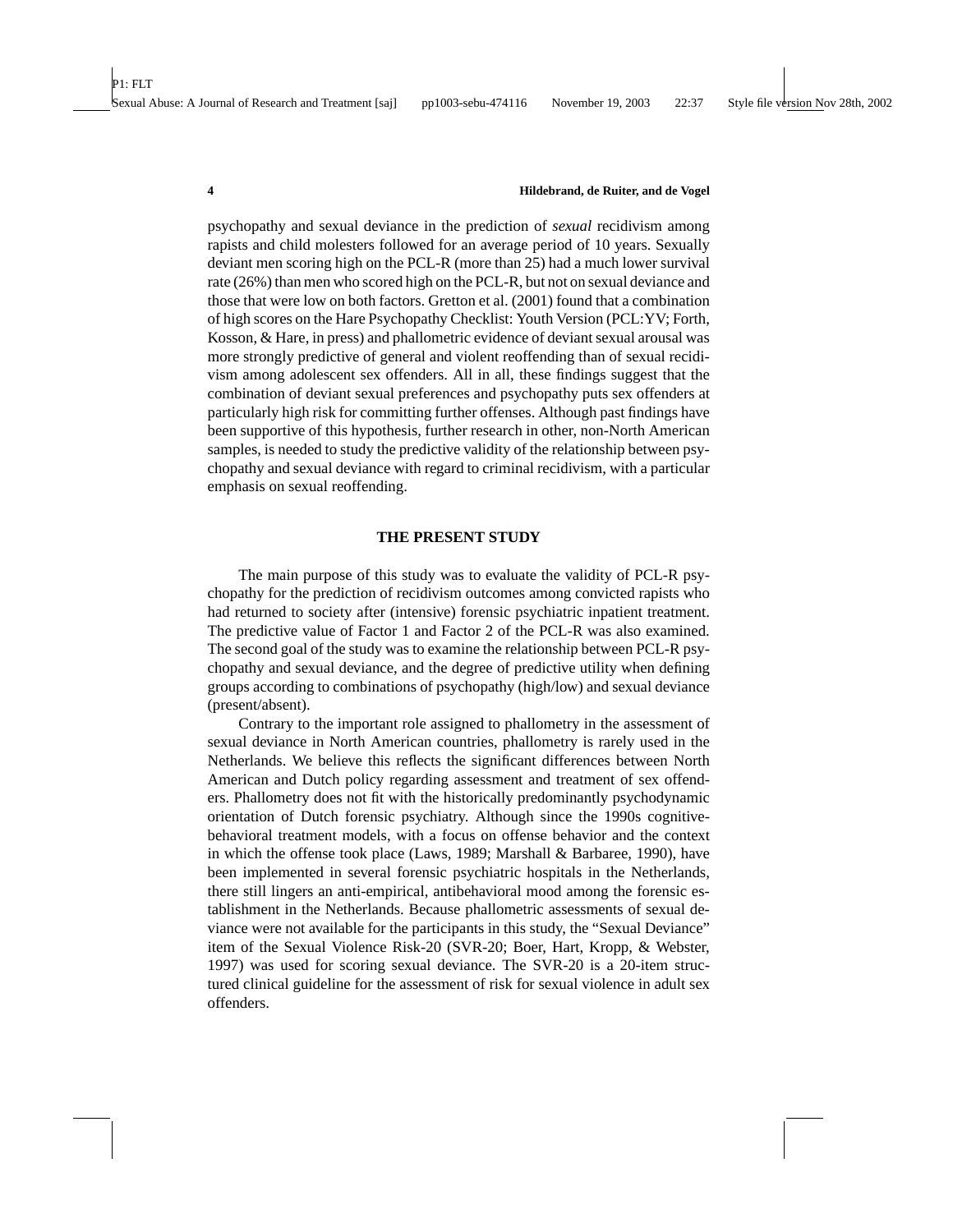On the basis of previous research, we hypothesized that:

- (1) Offenders identified as psychopathic would be more likely than nonpsychopathic offenders to commit further offenses (sexual, violent nonsexual, general) after release;
- (2) With regard to sexual recidivism, psychopathic offenders with deviant sexual preferences were expected to recidivate more often and faster than other groups of offenders.

#### **METHOD**

## **Participants**

Participants  $(N = 94)$  were male forensic psychiatric patients involuntarily admitted to the Dr. Henri van der Hoeven Kliniek, a Dutch forensic psychiatric hospital, between July 1975 and February 1996. Patients were convicted for rape  $(n = 75)$  or sexual assault  $(n = 19)$ . According to the Dutch Code of Criminal Law, a criminal offender can be sentenced to a *maatregel van terbeschikkingstelling* (TBS-order) when (1) the offense committed can result in a sentence of 4 or more years imprisonment, with an estimated high risk of recidivism, and (2) the offender was judged to carry diminished responsibility for the offense committed due to a serious mental and/or personality disorder. The TBS-system evolved from a humanistic reform movement in criminal law, which emphasized the need for rehabilitation of mentally disordered offenders through intensive psychotherapeutic effort. The main purpose of the TBS-order is to protect society from unacceptably high risks of recidivism, directly through involuntary admission to a secure forensic psychiatric hospital, and indirectly by offering treatment to the mentally disordered offender. Treatment is aimed at structural and lasting behavior change, to allow a safe return to society. Since the early 1990s, the treatment model of the Dr. Henri van der Hoeven Kliniek is cognitive behavioral with relapse prevention, in which the no-cure-but-control principle (Laws, Hudson, & Ward, 2000) prevails. Every 1 or 2 years the court reviews the risk of reoffending to determine whether the TBS-order needs to be prolonged.

## **Sample Characteristics**

At admission, the mean age of the sample was 24.5 years  $(SD = 5.5; \text{range} =$ 18–44). Most of the patients were White (95%). The academic and vocational background of the sample was clearly below average. Ten patients (11%) did not complete elementary school and 52 patients (55%) had no further education after elementary school. At the time of the index offense, most patients were single (79%) and without a job (56%). Eighty-two patients (89%, missing data for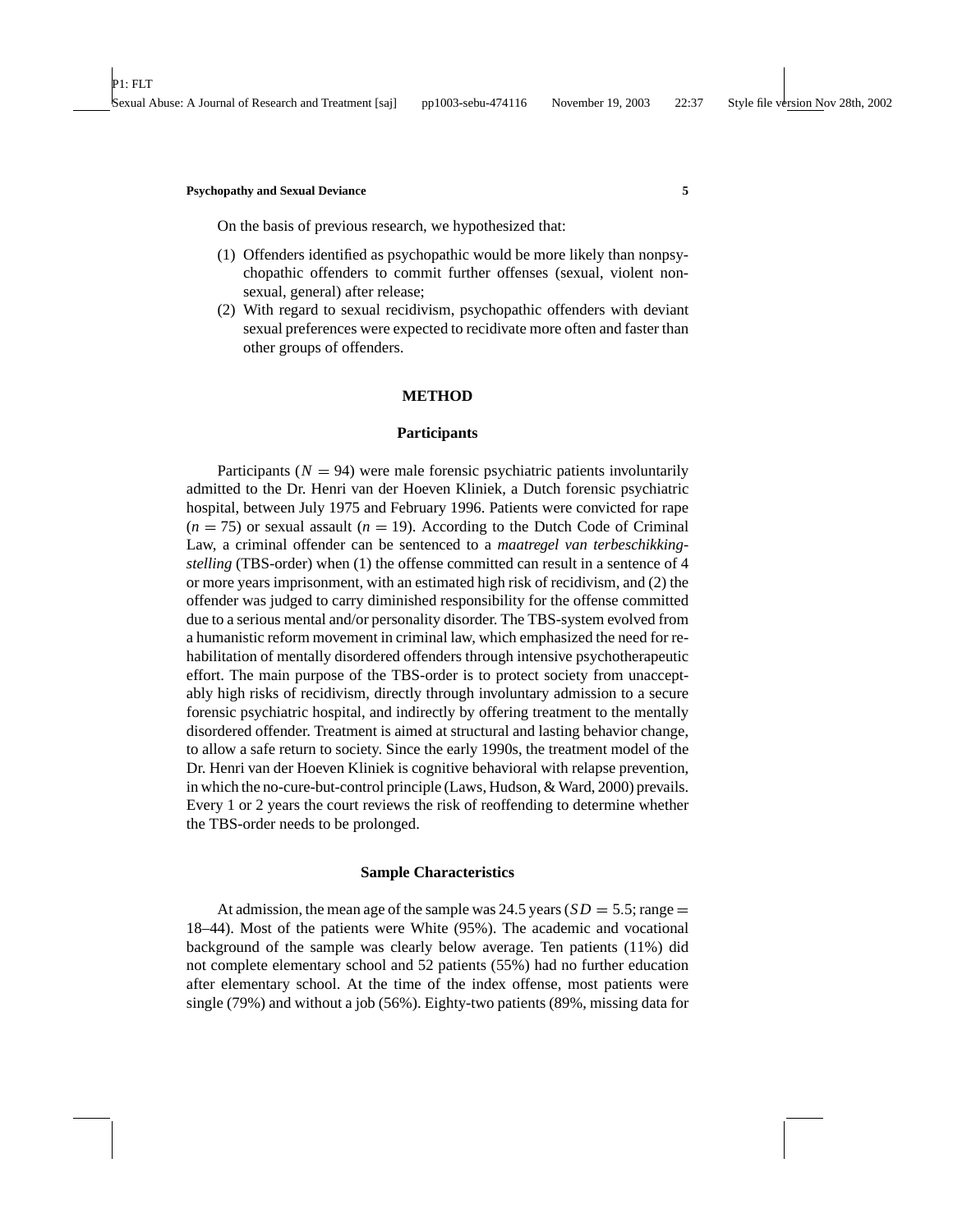two patients) had been convicted at least once before (mean number of previous convictions for any crime was  $4.47$ ,  $SD = 5.47$ ; range = 0–28). The mean duration of forensic inpatient treatment was 53 months ( $SD = 27$  months; range = 2– 156 months).

## **Procedure**

The study had a retrospective follow-up design. With the exception of recidivism data, the study variables were coded retrospectively from institutional files. In general, the files were extensive and contained psychiatric and psychological evaluations, police records, criminal history, treatment plans and treatment evaluations, the hospital's (bi-)annual advice to the court about the need for prolongation of the TBS-order, and family background data. The files were reviewed and coded by the authors, without knowledge of recidivism data.

#### **Assessment Procedures**

# *Psychopathy*

Psychopathy was measured using the Psychopathy Checklist-Revised (PCL-R; Hare, 1991; Dutch translation: Vertommen, Verheul, de Ruiler, & Hildebrand, 2002), a reliable and well validated (e.g., Hemphill et al., 1998) 20-item structured clinical assessment instrument based on the description by Cleckley (1941) of a personality style which he named psychopathy. Participants were assigned ratings of "0" (absent), "1" (some indication), or "2" (present) on each of the PCL-R items, measuring characteristics as glibness/superficial charm, lack of empathy, need for stimulation/proneness to boredom, poor behavioral controls, impulsivity, and juvenile delinquency. Factor analyses have consistently found two correlated but distinct factors for the PCL-R (Hare, 1991), although there is recent evidence to suggest that a three-factor solution (Cooke & Michie, 2001) better reflects the multifaceted concept of psychopathy. The two-factor model is comprised of a first factor that has been described as callous and remorseless disregard for the rights and feelings of others (Hare, 1991), consisting of eight items that measure the affective and interpersonal features of the disorder. Factor 2 consists of nine items describing a chronically unstable, impulsive, and antisocial lifestyle. Total scores can range from 0 to 40, and the recommended cutoff score for a diagnosis of psychopathy is 30 (Hare, 1991, 1996), although in European studies a cut-off score of 26 is often used to differentiate between PCL-R psychopaths and nonpsychopaths (e.g., Grann, Långström, Tengström, & Stålenheim, 1998; Sjöstedt & Långström, 2002). The PCL-R is completed on the basis of a semistructured interview and file information, or on the basis of file information alone, provided that the file material is extensive and detailed. In a previous study (Hildebrand, de Ruiter, de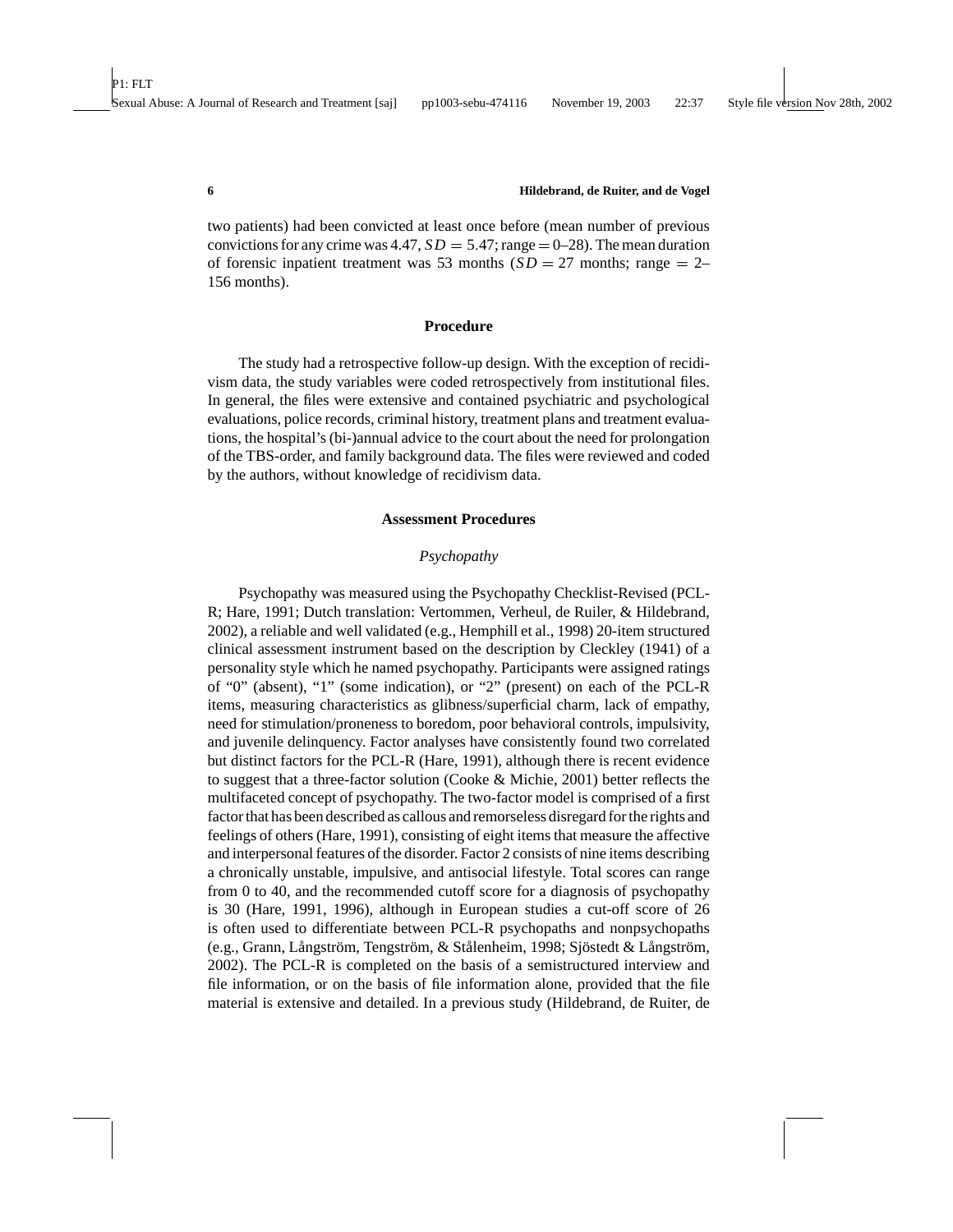Vogel, & van der Wolf, 2002), high interrater reliability was demonstrated for the Dutch language version of the PCL-R.

In this study, PCL-R ratings for the 94 offenders were made by a single rater (CdR or VdV) on the basis of file information only. Although the PCL-R was not designed to be used without a clinical interview, several studies (e.g., Grann et al., 1998; Wong, 1988) have shown that PCL-R scores derived from (extensive) file data can be reliable and are acceptable for research purposes. In order to establish interrater reliability of file-only PCL-R ratings, the first author independently rated a random sample of 59 files. All three raters had been extensively trained in the PCL-R, by Drs. Robert D. Hare and David Cooke in a 3-day PCL-R workshop held at the Dr. Henri van der Hoeven Kliniek (October 1997) and by Drs. Robert D. Hare and Stephen D. Hart in a 3-day PCL-R workshop (Nijmegen, April 2000). The interrater reliability (two independent raters) for PCL-R total and factor scores appeared to be excellent. The single measure intraclass correlation coefficient (ICC; McGraw & Wong, 1996; Shrout & Fleiss, 1979) for the PCL-R adjusted total score was .90 (ICC Factor 1 = .79, ICC Factor 2 = .80). Comparison of PCL-R categorical diagnoses among two raters showed good agreement (Cohens's  $\kappa$  = .66) on the absence or presence of PCL-R psychopathy (adjusted sum total score 26); in 49 of the 59 cases (83%) the raters agreed on the presence or absence of the diagnosis of psychopathy. Internal consistency for the sample  $(N = 94)$  was acceptable for PCL-R total (Cronbach's  $\alpha = .74$ ) and factor scores ( $\alpha$  for Factor  $1 = .78$ ;  $\alpha$  for Factor  $2 = .80$ ).

## *Sexual Deviance Scores*

According to the fourth edition of the *Diagnostic and Statistical Manual of Mental Disorders* (American Psychiatric Association, 1994), sexual deviance—or deviant sexual preferences—are sexual preferences considered deviant because they are both statistically unusual and, when acted upon, likely to inflict unwarranted harm on oneself or others, such as exhibitionism, and sexual sadism. For the purpose of this study, we operationalized the presence of sexual deviance as having a score of "1" (possibly or partially present) or "2" (definitely present) on the "Sexual Deviance" item (Item 1) of the Sexual Violence Risk-20 (SVR-20; Boer et al., 1997; authorized Dutch language version: Hildebrand, de Ruiter, & van Beek, 2001), a set of professional guidelines designed to assist clinical risk assessment in sexual offenders. The scoring criteria followed the guidelines presented by the SVR-20.

The determination of sexual deviance was based on the person's documented history of offending ("pretreatment" information, including police files and psychological and/or psychiatric assessments) and/or the patient's acknowledgement of the sexual deviance during treatment (information gathered during treatment disclosures). Any diagnosed paraphilia constituted sexual deviance in this study,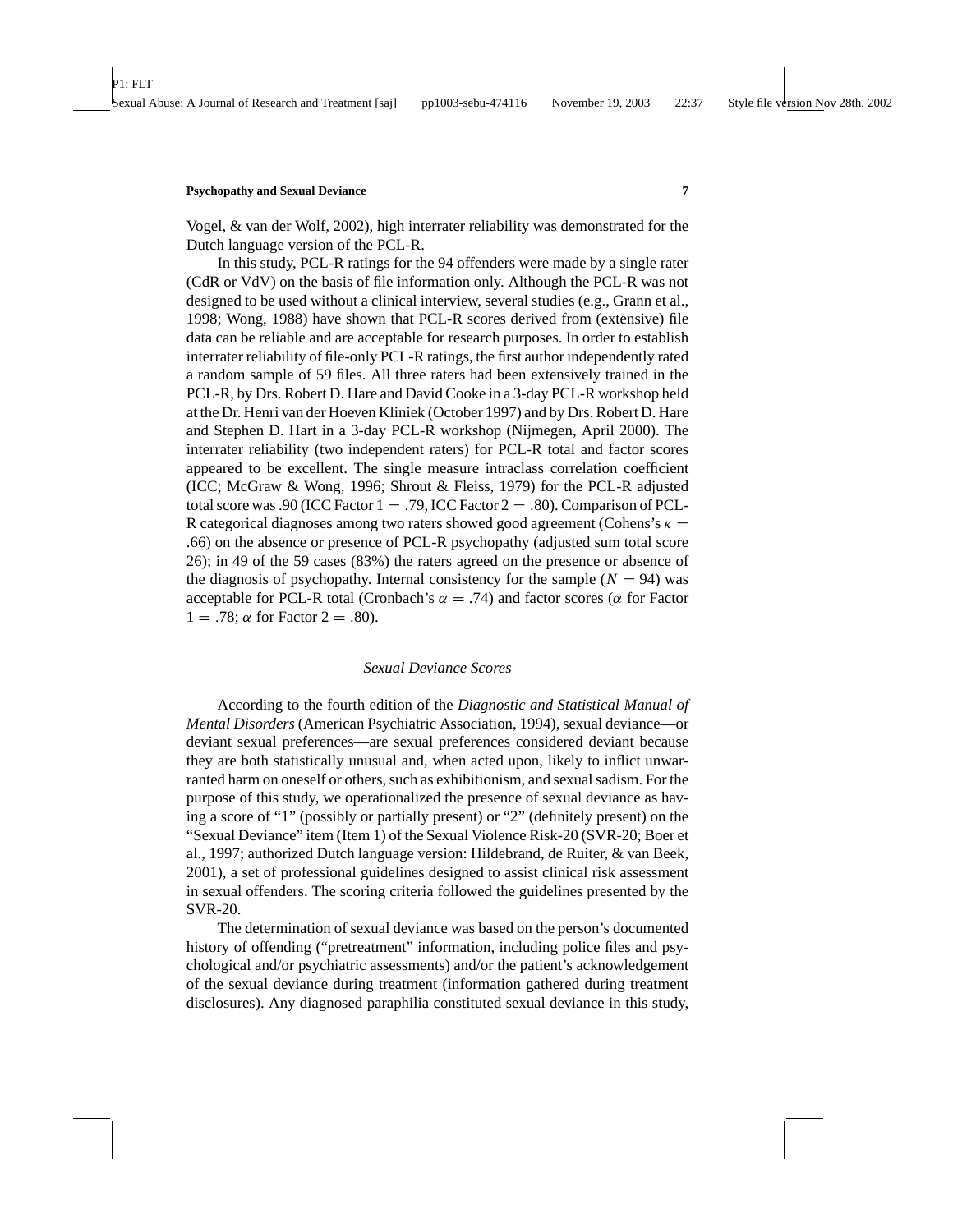ranging from exhibitionism to sadism to pedophilia to more atypical paraphilias. Ratings had been performed earlier, as part of a study of the psychometric properties of the SVR-20 by de Vogel, de Ruiter, van Beek, and Mead (2002). In order to establish interrater reliability of the sexual deviance ratings, a random sample of 24 files coded by the third author (VdV) was also coded by a second rater (a senior psychotherapist ( $n = 9$ ) or the second author (CdR;  $n = 15$ ). Comparison of sexual deviance scores among the two independent raters showed fair-to-good agreement (Cohens's  $\kappa = .59$ ); in 19 of the 24 cases (79%) the raters agreed on the presence or absence of sexual deviance.

## *Recidivism Data*

Data on recidivism were retrieved from the Judicial Documentation Register of the Dutch Ministry of Justice. Recidivism was coded into four categories: (1) *sexual* recidivism referred to whether or not the patient was reconvicted for a sexual offense, in accordance with Dutch criminal law, during the follow-up period; (2) *violent nonsexual* recidivism referred to whether or not the patient was reconvicted for a violent nonsexual offense (e.g., attempted or completed homicide, assault, robbery); (3) *violent* recidivism included reconvictions for both violent nonsexual and sexual offenses; (4) *general* recidivism was defined as any reconviction (including property and drug offenses) noted in the Judicial Documentation Register. Reoffending *during* the TBS-order, i.e., while the patient was still in treatment, was included as a reconviction.

All participants were retrospectively followed from date of release from the Dr. Henri van der Hoeven Kliniek, or transfer to another hospital, to first occurrence of sexual, violent nonsexual, violent, and general reoffending, or to end of followup (December 1, 2001). Mean follow-up time was 11.8 years ( $SD = 6$  years), varying from 1.8 to 23.5 years.

## **Statistical Analyses**

The predictive accuracy of the PCL-R was examined with Areas Under the Curve (AUC) in Receiver Operating Characteristics (ROC) analyses (e.g., Rice & Harris, 1995). ROC analysis is less reliant than other statistical analyses (percentage agreement, correlation coefficient) on base rates of recidivism and the particular cut off score chosen to classify cases (Mossman, 1994; Rice & Harris, 1995). Also, normality need not be assumed (Rice & Harris, 1995). ROCs take the form of a plot, with the sensitivity (true positive rate) of the predictor plotted as a function of the false positive rate. The AUC of the ROC graph can be considered as an index for the overall accuracy of the predictor. Areas can range from 0 (perfect negative prediction) to .50 (chance prediction) to 1.0 (perfect positive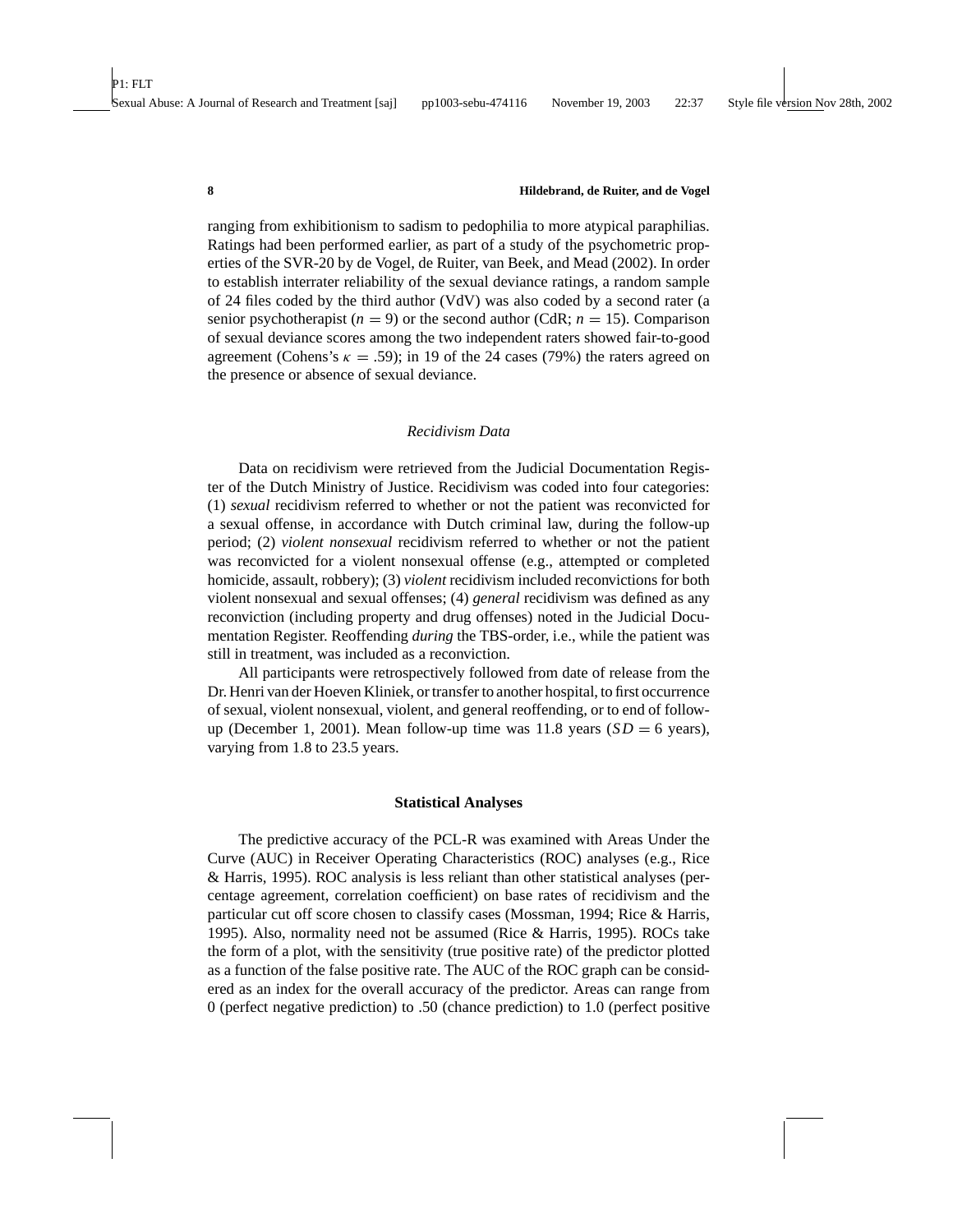accuracy in prediction). The AUC represents the probability that a randomly selected true recidivist would be more likely to have a high score on the instrument than a randomly selected truly nonrecidivist (Mossman, 1994). An AUC of 71% indicates that there is a 71% chance that a violent individual would have a higher score on the risk measure than a nonviolent individual. Based on a comparison with the literature, AUCs in the range of .70–.80 are considered to demonstrate moderate-to-large effect sizes (e.g., Rice, 1997).

The association between PCL-R psychopathy and the dichotomous (failure vs. no failure) outcome variables (i.e., types of reconviction) was examined in several ways. Chi-square was computed for the group differences in outcome (with  $df = 1$ ,  $N = 94$ ). We tested each chi-square with Yates' correction for continuity. A diagnosis of psychopathy was defined as a score of 26 or more on the PCL-R. Next, we computed odds ratios (*OR*) with 95% confidence intervals (*CI*) to compare the PCL-R groups on the risk for each type of recidivism. The OR indicates the degree to which the odds of committing an offense are greater for one group (i.e., psychopathic sex offenders) than for another (nonpsychopathic sex offenders). *OR*s greater than 3 will be considered evidence of a strong association (Douglas & Webster, 1999; Fleiss, Williams, & Dubro, 1986). In addition, we calculated *OR*s to examine the association between sexual deviance and recidivism.

Survival analyses were conducted to determine the likelihood of occurrence of reoffending and the average time prior to that event. Survival analysis calculates the probability of recidivating for each time period given that the offender has not yet reoffended. Once an offender recidivates, he is removed from the analysis of subsequent time periods. Survival analysis has the advantage of being able to estimate year-by-year recidivism rates even when the follow-up periods vary across offenders. The Kaplan–Meier method was used to obtain the survival curves, and the log rank statistic was used to test differences between the survival curves of the subgroups.

We also studied a number of other potential risk factors in relation to recidivism to compare the PCL-R with these other predictors of reoffending. The question was whether these variables added incrementally to the accuracy of psychopathy (PCL-R  $\geq$  26; dichotomous) in predicting recidivism outcomes. The selection of these covariates took place on an empirical (suggested by previous research, e.g., Hanson & Bussière, 1996, 1998; Salekin et al., 1996) and practical (availability) basis. The following variables were included: Age at first offense (continuous), marital status (never married; dichotomous), substance abuse/dependence (dichotomous; not included for sexual recidivism), and number of prior convictions for sexual, violent nonsexual, violent, or general offenses (continuous). Cox regression analyses (Cox, 1972) were used to investigate the relationship between the independent variables and recidivism outcomes over time. To evaluate effects of predictors on survival, the Cox proportional hazards model, which assumes that the hazard ratio is invariant across time (i.e., that the effect of a predictor variable is stable over time), was used. All analyses were conducted using SPSS version 10.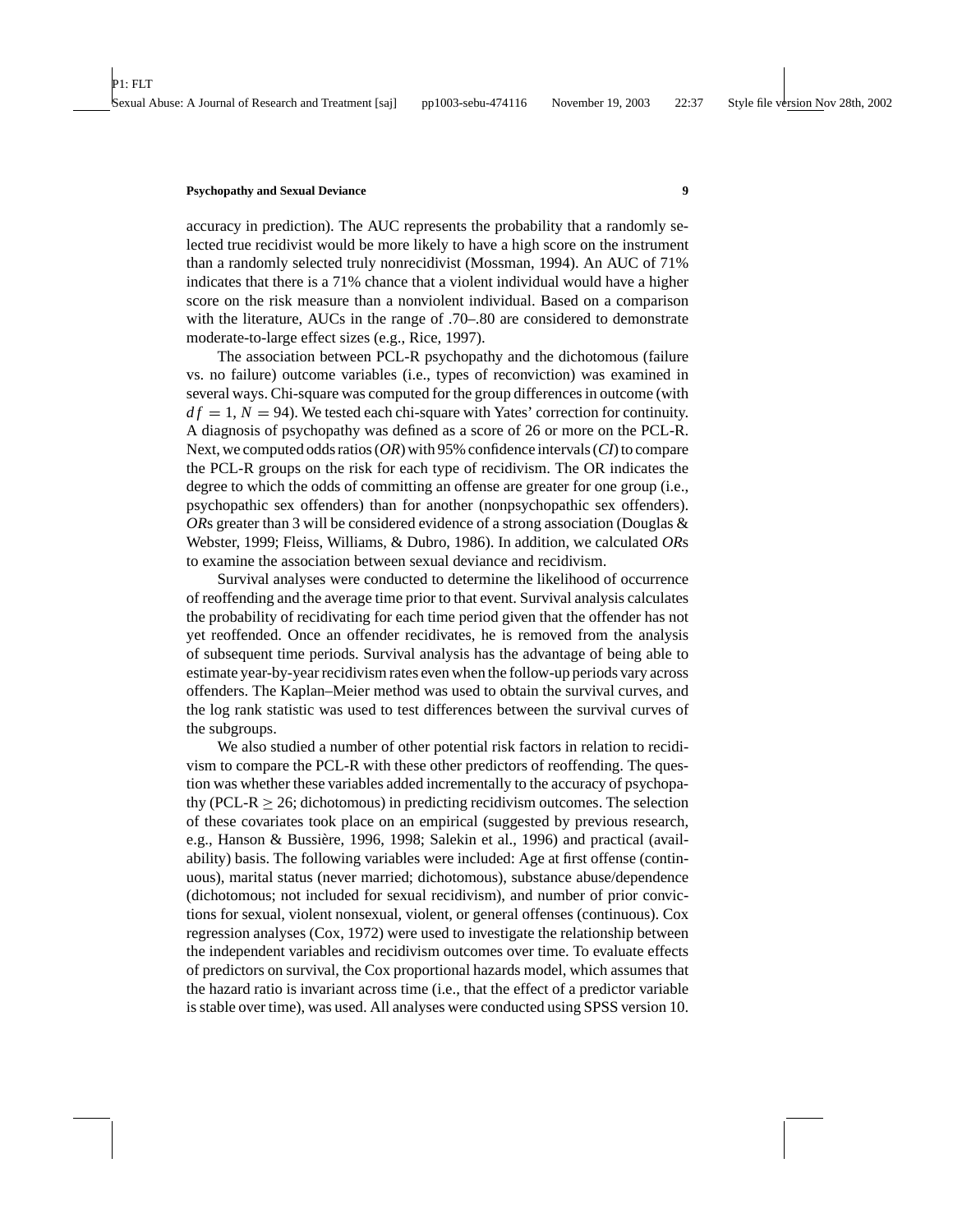#### **RESULTS**

#### **Descriptive Characteristics**

The mean adjusted total score of the PCL-R for this sample was  $22.2$  (*SD* = 7.3; range 8–36), with a median score of 22.1 and a mode of 16.0. The kurtosis of the PCL-R score was  $-1.028$  ( $SE = .493$ ). PCL-R scores were normally distributed (Kolmogorov–Smirnov  $Z = .791$ ,  $p = .558$ ). The mean Factor 1 score was 7.7  $(SD = 3.5)$  and the mean Factor 2 score was 11.8  $(SD = 4.7)$ . Using a cut-off score of 26 to divide patients into a psychopathic and a nonpsychopathic group, 33 patients (35.1%) fulfilled the criterion for psychopathy. When the recommended cutoff point of 30 was used (Hare, 1991), 20 patients (21.3%) were classified as "psychopaths."

The distribution of SVR-20 item 1 (sexual deviance) scores was as follows: 54 patients were rated "0" (absent), 27 were rated "1" (possibly or partially present), and 13 were rated "2" (present). Thus, 40 patients (43%) in the sample met our criterion for sexual deviance.

## **Predictive Accuracy of the PCL-R**

As can be seen in Table I, the AUCs demonstrating the strength of the relationship of the PCL-R with recidivism in our sample are modest to moderate (AUCs

| <b>Rabit 1:</b> Recream Figure 1 (calculate by T CE IV 1 sychopathy $(1)$ |     |             |         |  |  |  |  |
|---------------------------------------------------------------------------|-----|-------------|---------|--|--|--|--|
| <b>AUC</b>                                                                | SE  | 95% CI      | r       |  |  |  |  |
|                                                                           |     |             |         |  |  |  |  |
| $.68**$                                                                   | .06 | $.56 - .80$ | $.24*$  |  |  |  |  |
| $.67***$                                                                  | .06 | $.56 - .78$ | $.23*$  |  |  |  |  |
| $.65*$                                                                    | .06 | $.53 - .77$ | .18     |  |  |  |  |
|                                                                           |     |             |         |  |  |  |  |
| $.66***$                                                                  | .06 | $.55 - .77$ | $.28**$ |  |  |  |  |
| .55                                                                       | .06 | $.44 - .67$ | .09     |  |  |  |  |
| $.68***$                                                                  | .06 | $.58 - .79$ | $.33**$ |  |  |  |  |
|                                                                           |     |             |         |  |  |  |  |
| $.70**$                                                                   | .05 | $.59 - .80$ | $.32**$ |  |  |  |  |
| .62                                                                       | .06 | $.51 - .73$ | .19     |  |  |  |  |
| $.69***$                                                                  | .06 | $.58 - .83$ | $.31**$ |  |  |  |  |
|                                                                           |     |             |         |  |  |  |  |
| $.74**$                                                                   | .05 | .63–.84     | $.30**$ |  |  |  |  |
| $.67**$                                                                   | .06 | $.55 - .80$ | $.22*$  |  |  |  |  |
| $.71***$                                                                  | .06 | $.58 - .83$ | $.27**$ |  |  |  |  |
|                                                                           |     |             |         |  |  |  |  |

**Table I.** Recidivism Predicted by PCL-R Psychopathy (*N* = 94)

*Note.* PCL-R = Psychopathy Checklist-Revised.  $CI =$  Confidence Interval. Pearson point-biserial correlations between PCL-R scores and the dichotomous outcome variables are also presented, as they are easily understood, and to facilitate comparison with the results of other studies. AUC = Area under curve from ROC analysis.  $* p ≤ .05. ** p ≤ .01.$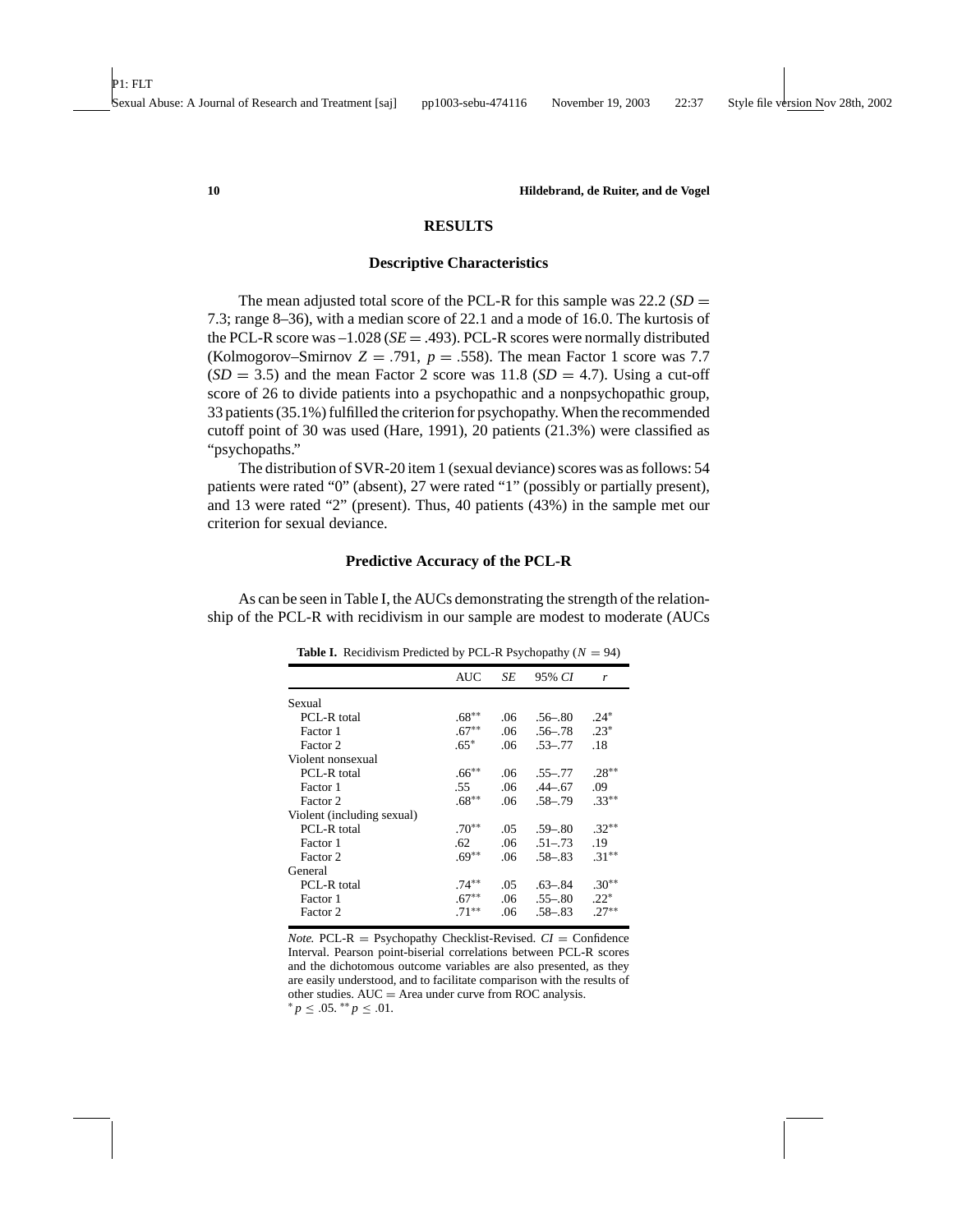#### **Psychopathy and Sexual Deviance 11 11**

varying from .62 to .74), except for the association between violent nonsexual reconviction and Factor 1 (AUC = .55).

Both the PCL-R total and Factor 1 score significantly, albeit moderately, predicted *sexual* reconviction with an AUC of the ROC of .65. *Violent nonsexual* and *violent* reconviction was significantly predicted by the PCL-R total and Factor 2 scores. PCL-R total, Factor 1 and Factor 2 scores demonstrated a statistically significant ability to discriminate between individuals with and without *any* reconviction during the time-at-risk period.

#### **Psychopathy and Recidivism Rates**

## *Chi-Square*

By the end of the follow-up period, which ranged up to 23.5 years, 32 (34%) of the 94 sex offenders had been reconvicted for a *sexual* offense. A total of 44 (47%) participants were reconvicted for a *violent nonsexual* offense; 53 (55%) for a *violent* offense, and 69 (73%) for a *general* offense. Failure rates for psychopathic and nonpsychopathic sex offenders are depicted in Table II. For psychopathic offenders, the failure rate for sexual recidivism was 55%, for violent nonsexual recidivism 64%, for violent recidivism 76%, and for general recidivism 91%. For nonpsychopathic sex offenders, failure rates were 23%, 38%, 44%, and 64%, respectively. It is clear that psychopathic offenders were more likely to recidivate than nonpsychopathic offenders. The group differences using Yates' correction for

|                                 |    | Type of recidivism |                   |         |          |  |
|---------------------------------|----|--------------------|-------------------|---------|----------|--|
|                                 | n  | Sexual             | Violent nonsexual | Violent | General  |  |
| Total sample                    | 94 | 34 (45)            | 47 (58)           | 55 (68) | 73 (100) |  |
| PCL-R score                     |    |                    |                   |         |          |  |
| $PCL-R > 26$                    | 33 | 55 (60)            | 64 (69)           | 76 (78) | 91 (100) |  |
| $PCL-R < 26$                    | 61 | 23(35)             | 38 (50)           | 44(61)  | 64 (100) |  |
| Sexual deviance                 |    |                    |                   |         |          |  |
| Deviant                         | 40 | 48 (56)            | 47 (55)           | 62 (69) | 72 (87)  |  |
| Nondeviant                      | 61 | 20(28)             | 46(60)            | 48 (62) | 70 (84)  |  |
| Psychopathy and sexual deviance |    |                    |                   |         |          |  |
| High PCL-R/deviant              | 17 | 82 (85)            | 59 (69)           | 82 (82) | 94 (100) |  |
| High PCL-R/nondeviant           | 16 | 25(25)             | 69 (72)           | 69 (71) | 88 (88)  |  |
| Low PCL-R/deviant               | 23 | 30(38)             | 39 (44)           | 52 (58) | 65 (100) |  |
| Low PCL-R/nondeviant            | 38 | 18 (35)            | 37(58)            | 39 (61) | 63 (75)  |  |

**Table II.** Base Rates (In Percentages), With Survival Probability Rates in Brackets, of Four Types of Reconviction for Sex Offenders, Subdivided by Psychopathy and Sexual Deviance

*Note.* PCL-R = Psychopathy Checklist-Revised. In survival analysis, the cumulative survival function represents the proportion of participants remaining free of an offense as a function of time since release.That is, survival is depicted as not having failed, although here we refer to its inverse, namely, failure.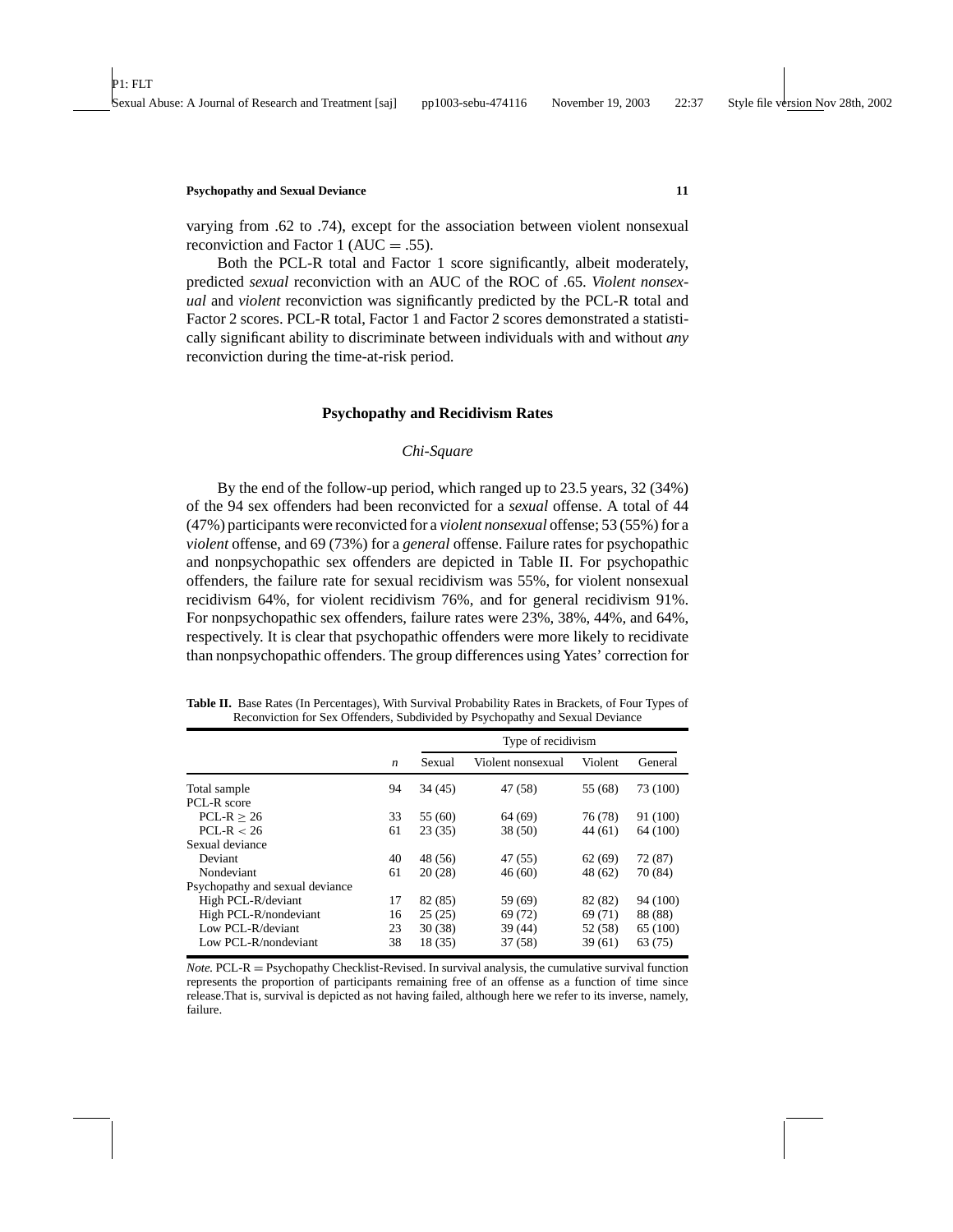continuity  $(df = 1, N = 94$  in each comparison) were significant for *sexual* failure,  $χ<sup>2</sup> = 8.17, p < .05$ ; *violent nonsexual* failure,  $χ<sup>2</sup> = 4.79, p < .05$ ; *violent*,  $χ<sup>2</sup> =$ 7.37,  $p < .05$ , and *general* failure,  $\chi^2 = 6.66$ ,  $p < .05$ .

## *Odds Ratios*

The odds of reconviction given patient's PCL-R scores above or equal to/ below 26 on the PCL-R were as follows  $(df = 1, N = 94$  in each comparison; 95% confidence intervals in brackets) for each type of recidivism: *sexual* recidivism, 4.03 (1.62–9.99), <sup>χ</sup><sup>2</sup> <sup>=</sup> 9.52, *<sup>p</sup>* < .01; *violent nonsexual* recidivism, 2.89 (1.20– 6.96),  $\chi^2 = 5.78$ ,  $p < .05$ ; *violent* recidivism, 3.94 (1.53–10.10),  $\chi^2 = 8.59$ ,  $p < .01$ ; *general* recidivism, 5.64 (1.53–20.63),  $\chi^2 = 7.98$ ,  $p < .01$ . That is, offenders with PCL-R scores ≥26 were more likely to be convicted for all types of offenses.

## *Survival Analyses*

Survival analyses revealed that the survival functions of psychopathic  $(M =$ 10.8) and nonpsychopathic offenders  $(M = 16.8)$  differed significantly with respect to *sexual* recidivism (log rank = 6.15,  $p < .05$ ). Psychopathic offenders had also significantly worse survival times than nonpsychopathic offenders for violent reoffending ( $M = 7.3$  vs.  $M = 12$  years; log rank = 5.74,  $p < .05$ ). In addition, psychopathic offenders had worse survival times than nonpsychopathic offenders for *violent* nonsexual ( $M = 9.7$  vs.  $M = 13.6$  years; log rank = 3.59,  $p = .06$ ), and *general* recidivism ( $M = 5.3$  vs.  $M = 8.3$  years; log rank = 3.17,  $p = .07$ ). However, these differences just failed to reach statistical significance.

#### *Cox Regression Analyses*

Table III summarizes the results of the regression analyses using the PCL-R and other potential risk factors to predict recidivism outcomes. For all types of recidivism, the PCL-R dichotomous category variable was entered in Block 1. In Block 2, the other variables were forced into the model.

For *sexual* recidivism, the PCL-R entered in the first Block accounted for a significant portion of the variance. With the entry of age at first offense, marital status, and prior sexual convictions in Block 2, there was a significant increment in the amount of variance explained. Marital status and prior sexual convictions accounted for unique variance in sexual recidivism. For *violent nonsexual* reoffending, psychopathy entered in Block 1 accounted for a significant portion of the variance. The addition of the predictors substance abuse/dependence and prior violent nonsexual convictions produced a significant increment in the amount of variance explained. After addition of the other risk factors, the PCL-R failed to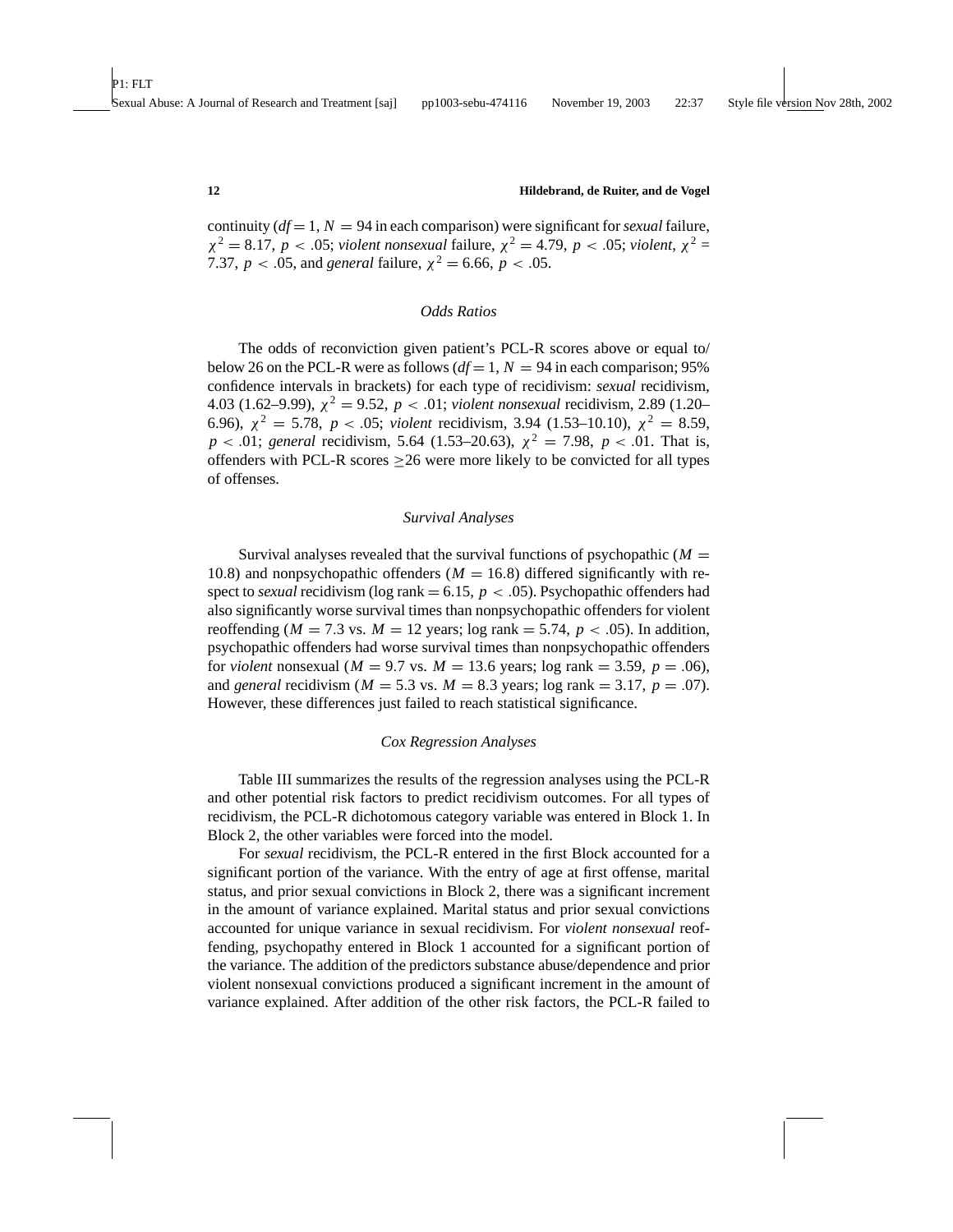| Sexual reoffending <sup><math>a</math></sup><br>Block 1<br>PCL-R<br>.90<br>.36<br>$6.38*$<br>2.46<br>1.22-4.96<br>Block 2<br>$CL-R$<br>.38<br>.65<br>2.92<br>1.90<br>$.91 - 3.99$<br>$-.01$<br>.04<br>.99<br>$.92 - 1.06$<br>Age at first offense<br>.16<br>$3.78*$<br>.97<br>.50<br>2.63<br>Marital status<br>$1.00 - 6.97$<br>Prior sexual offenses<br>.68<br>.20<br>$11.25***$<br>1.98<br>1.33-2.95<br>Violent nonsexual reoffending <sup>b</sup><br>Block 1<br>PCL-R<br>.77<br>.31<br>$6.09**$<br>2.15<br>$1.17 - 3.94$ |                  |      |      |                |                       |
|-----------------------------------------------------------------------------------------------------------------------------------------------------------------------------------------------------------------------------------------------------------------------------------------------------------------------------------------------------------------------------------------------------------------------------------------------------------------------------------------------------------------------------|------------------|------|------|----------------|-----------------------|
|                                                                                                                                                                                                                                                                                                                                                                                                                                                                                                                             | $\boldsymbol{B}$ | SE B | Wald | $e^{\text{B}}$ | 95% CI $e^{\text{B}}$ |
|                                                                                                                                                                                                                                                                                                                                                                                                                                                                                                                             |                  |      |      |                |                       |
|                                                                                                                                                                                                                                                                                                                                                                                                                                                                                                                             |                  |      |      |                |                       |
|                                                                                                                                                                                                                                                                                                                                                                                                                                                                                                                             |                  |      |      |                |                       |
|                                                                                                                                                                                                                                                                                                                                                                                                                                                                                                                             |                  |      |      |                |                       |
|                                                                                                                                                                                                                                                                                                                                                                                                                                                                                                                             |                  |      |      |                |                       |
|                                                                                                                                                                                                                                                                                                                                                                                                                                                                                                                             |                  |      |      |                |                       |
|                                                                                                                                                                                                                                                                                                                                                                                                                                                                                                                             |                  |      |      |                |                       |
|                                                                                                                                                                                                                                                                                                                                                                                                                                                                                                                             |                  |      |      |                |                       |
|                                                                                                                                                                                                                                                                                                                                                                                                                                                                                                                             |                  |      |      |                |                       |
|                                                                                                                                                                                                                                                                                                                                                                                                                                                                                                                             |                  |      |      |                |                       |
|                                                                                                                                                                                                                                                                                                                                                                                                                                                                                                                             |                  |      |      |                |                       |
| Block 2                                                                                                                                                                                                                                                                                                                                                                                                                                                                                                                     |                  |      |      |                |                       |
| PCL-R<br>1.57<br>.45<br>.34<br>1.75<br>$.80 - 3.09$                                                                                                                                                                                                                                                                                                                                                                                                                                                                         |                  |      |      |                |                       |
| $-.04$<br>.04<br>$.88 - 1.04$<br>Age at first offense<br>.89<br>.96                                                                                                                                                                                                                                                                                                                                                                                                                                                         |                  |      |      |                |                       |
| .37<br>.17<br>.21<br>1.19<br>$.57 - 2.47$<br>Marital status                                                                                                                                                                                                                                                                                                                                                                                                                                                                 |                  |      |      |                |                       |
| .34<br>$6.13*$<br>2.33<br>Substance abuse/dependence<br>.85<br>1.19 - 4.55                                                                                                                                                                                                                                                                                                                                                                                                                                                  |                  |      |      |                |                       |
| Prior violent nonsexual offenses<br>.24<br>.11<br>$4.52*$<br>1.27<br>$1.02 - 1.59$                                                                                                                                                                                                                                                                                                                                                                                                                                          |                  |      |      |                |                       |
| Violent reoffending $c$                                                                                                                                                                                                                                                                                                                                                                                                                                                                                                     |                  |      |      |                |                       |
| Block 1                                                                                                                                                                                                                                                                                                                                                                                                                                                                                                                     |                  |      |      |                |                       |
| PCL-R<br>.85<br>.28<br>$8.85***$<br>2.33<br>1.34 - 4.07                                                                                                                                                                                                                                                                                                                                                                                                                                                                     |                  |      |      |                |                       |
| Block 2                                                                                                                                                                                                                                                                                                                                                                                                                                                                                                                     |                  |      |      |                |                       |
| PCL-R<br>.57<br>.31<br>1.77<br>$.97 - 3.23$<br>3.45                                                                                                                                                                                                                                                                                                                                                                                                                                                                         |                  |      |      |                |                       |
| $-.04$<br>.04<br>1.20<br>Age at first offense<br>.96<br>$.89 - 1.03$                                                                                                                                                                                                                                                                                                                                                                                                                                                        |                  |      |      |                |                       |
| .24<br>.34<br>.48<br>1.27<br>$.65 - 2.46$<br>Marital status                                                                                                                                                                                                                                                                                                                                                                                                                                                                 |                  |      |      |                |                       |
| .39<br>.30<br>Substance abuse/dependence<br>1.66<br>1.47<br>$.82 - 2.64$                                                                                                                                                                                                                                                                                                                                                                                                                                                    |                  |      |      |                |                       |
| Prior violent offenses<br>.17<br>.09<br>3.55<br>1.18<br>$.99 - 1.41$                                                                                                                                                                                                                                                                                                                                                                                                                                                        |                  |      |      |                |                       |
| General reoffending <sup>d</sup>                                                                                                                                                                                                                                                                                                                                                                                                                                                                                            |                  |      |      |                |                       |
| Block 1                                                                                                                                                                                                                                                                                                                                                                                                                                                                                                                     |                  |      |      |                |                       |
| PCL-R<br>.57<br>.25<br>5.38<br>1.77<br>$1.09 - 2.88$                                                                                                                                                                                                                                                                                                                                                                                                                                                                        |                  |      |      |                |                       |
| Block 2                                                                                                                                                                                                                                                                                                                                                                                                                                                                                                                     |                  |      |      |                |                       |
| PCL-R<br>.57<br>.26<br>3.69<br>1.66<br>$.99 - 2.79$                                                                                                                                                                                                                                                                                                                                                                                                                                                                         |                  |      |      |                |                       |
| .04<br>Age at first offense<br>.00<br>1.00<br>.00<br>$.93 - 1.08$                                                                                                                                                                                                                                                                                                                                                                                                                                                           |                  |      |      |                |                       |
| .29<br>1.32<br>Marital status<br>.28<br>.92<br>$.75 - 2.32$                                                                                                                                                                                                                                                                                                                                                                                                                                                                 |                  |      |      |                |                       |
| .05<br>.27<br>1.05<br>Substance abuse/dependence<br>.03<br>$.62 - 1.76$                                                                                                                                                                                                                                                                                                                                                                                                                                                     |                  |      |      |                |                       |
| .02<br>$7.24**$<br>Prior offenses<br>.06<br>1.06<br>$1.02 - 1.10$                                                                                                                                                                                                                                                                                                                                                                                                                                                           |                  |      |      |                |                       |

**Table III.** Summary of Cox Regression Analyses Using the PCL-R and Potential Risk Factors to Predict Types of Recidivism

*Note.* PCL-R = Psychopathy Checklist-Revised. Due to missing values,  $N = 90$  for all regression analyses.

 $a_{\chi^2}(1) = 6.82$  at Block 1,  $p < .01$ ;  $\Delta \chi^2(3) = 14.92$  at Block 2,  $p < .01$ ; for the final equation,  $\chi^2(4) = 23.74, p < .001.$ <br> $\delta \chi^2(1) = 6.38$  at Block 1,  $p < .05$ ;  $\Delta \chi^2(4) = 14.52$  at Block 2,  $p < .01$ ; for the final equation,

 $\chi^2(4) = 23.16, p < .001.$ <br>*c*  $\chi^2(1) = 9.37$  at Block 1,  $p < .01$ ;  $\Delta \chi^2(4) = 9.08$  at Block 2,  $p < .059$ ; for the final equation,

 $\chi^2(4) = 18.82, p < .01.$ <br>*d*  $\chi^2(1) = 5.53$  at Block 1, *p* < .05;  $\Delta \chi^2(4) = 7.54$  at Block 2, *p* < .110; for the final equation,  $\chi^2(4) = 15.28, p < .01.$ 

 $* p$  < .05.  $* p$  ≤ .01.  $* * p$  < .001.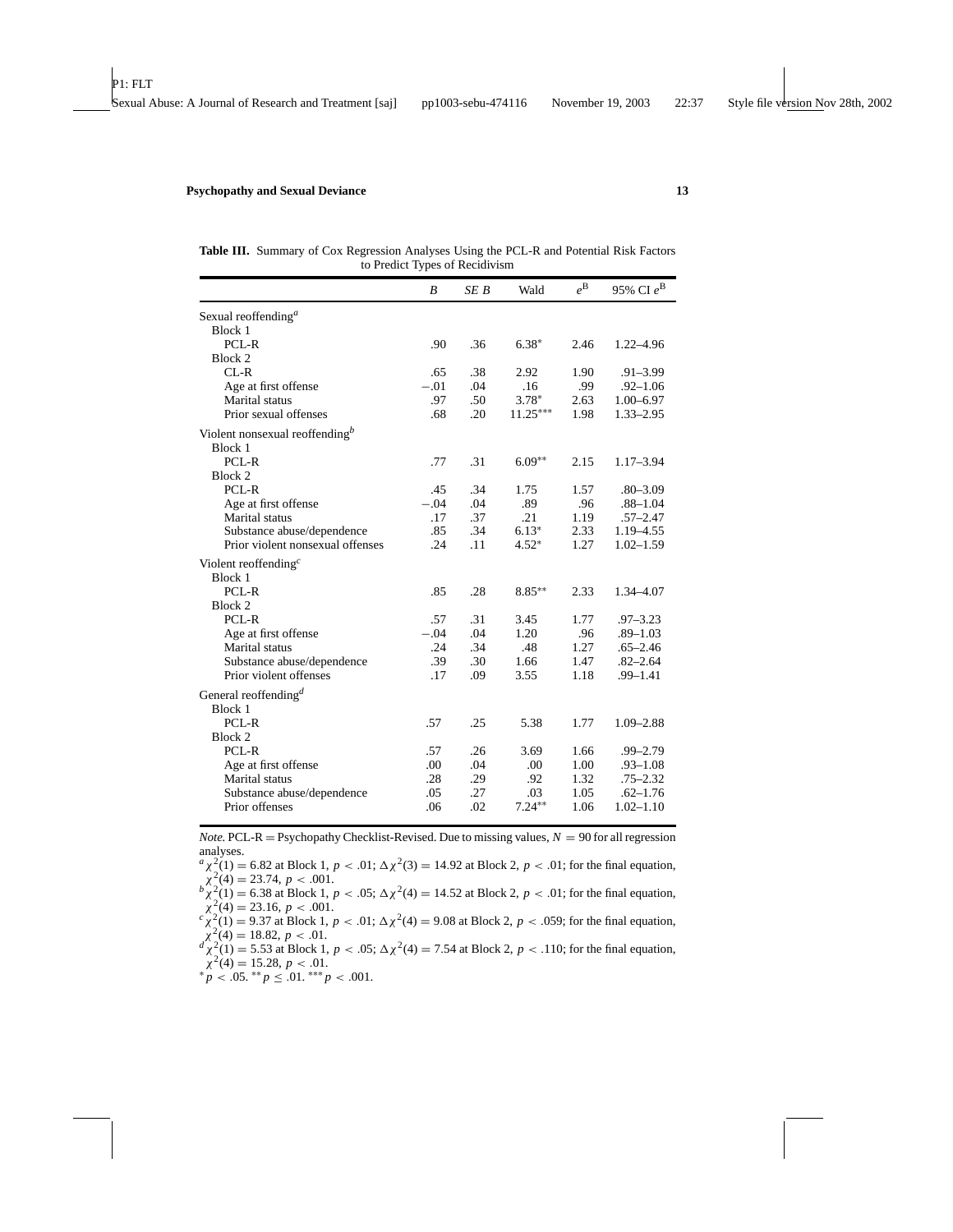reach conventional levels of statistical significance (*p* = .187) at Block 2. *Violent* recidivism (i.e., including sexual) was significantly predicted by the PCL-R at Block 1. The addition of the predictors in Block 2 failed to produce a significant increment in the amount of variance explained by the PCL-R alone. Psychopathy ( $p = .063$ ) and prior violent offenses ( $p = .059$ ), however, remained as nearsignificant predictors. Finally, for *general*recidivism, the PCL-R entered in the first Block accounted for a significant portion of the variance. Of the variables added in Block 2, only total number of prior convictions produced a significant increment in the amount of variance explained by the PCL-R alone, with psychopathy almost reaching significance ( $p = .055$ ).

#### **Sexual Deviance and Recidivism**

A total of 19 (48%) of the 40 sexually deviant offenders were convicted for at least one *sexual* reoffense, whereas 11 (20%) of the 54 offenders without deviant sexual preferences were reconvicted for a sexual offense (Table II). For *violent nonsexual* offenses, rates were 47% and 46%; for *violent* recidivism, 62% and 48%; for *general* recidivism, 72% and 70%, respectively. As expected, odds ratios revealed that the presence of sexual deviance was significantly associated with an increased risk of reconviction for a *sexual* offense, increasing the risk with a factor of over 3 ( $OR = 3.54$ , 95%  $CI = 1.43-8.77$ ;  $\chi^2 = 7.83$ ,  $p = .005$ ). The survival functions of sexually deviant offenders ( $M = 12.8$  years) and nondeviant offenders ( $M = 17.6$  years) differed significantly with regard to *sexual* recidivism (log rank  $=$  5.57,  $p < .05$ ). For violent nonsexual, violent, and general recidivism, no significant differences were found.

#### **Psychopathy and Sexual Deviance in Relation to Sexual Recidivism**

PCL-R psychopaths and nonpsychopaths were further subdivided on the basis of presence or absence of deviant sexual preferences to create four groups: psychopathic/deviant ( $n = 17$ ), psychopathic/nondeviant ( $n = 16$ ), nonpsychopathic/deviant ( $n = 23$ ), and nonpsychopathic/nondeviant ( $n = 38$ ). For the psychopathic/deviant group, the failure rate for a sexual reconviction during the followup period was extremely high, i.e., 82%. For the psychopathic/nondeviant group, it was 25%; for the nonpsychopathic/deviant group, it was 30%, and for the nonpsychopathic/nondeviant group, it was 18% (Table II).

Although the number of participants in each subgroup was small, a clear interaction between psychopathy and sexual deviance was found for *sexual* recidivism (see Fig. 1). PCL-R psychopaths with deviant sexual preferences recidivated much faster and more often (i.e., at a higher rate) than participants in the other three groups (log rank  $= 12.06$ ,  $p < .05$ ). On average, psychopathic/deviant offenders failed after 9.4 years. Psychopathic/nondeviant offenders and nonpsychopathic/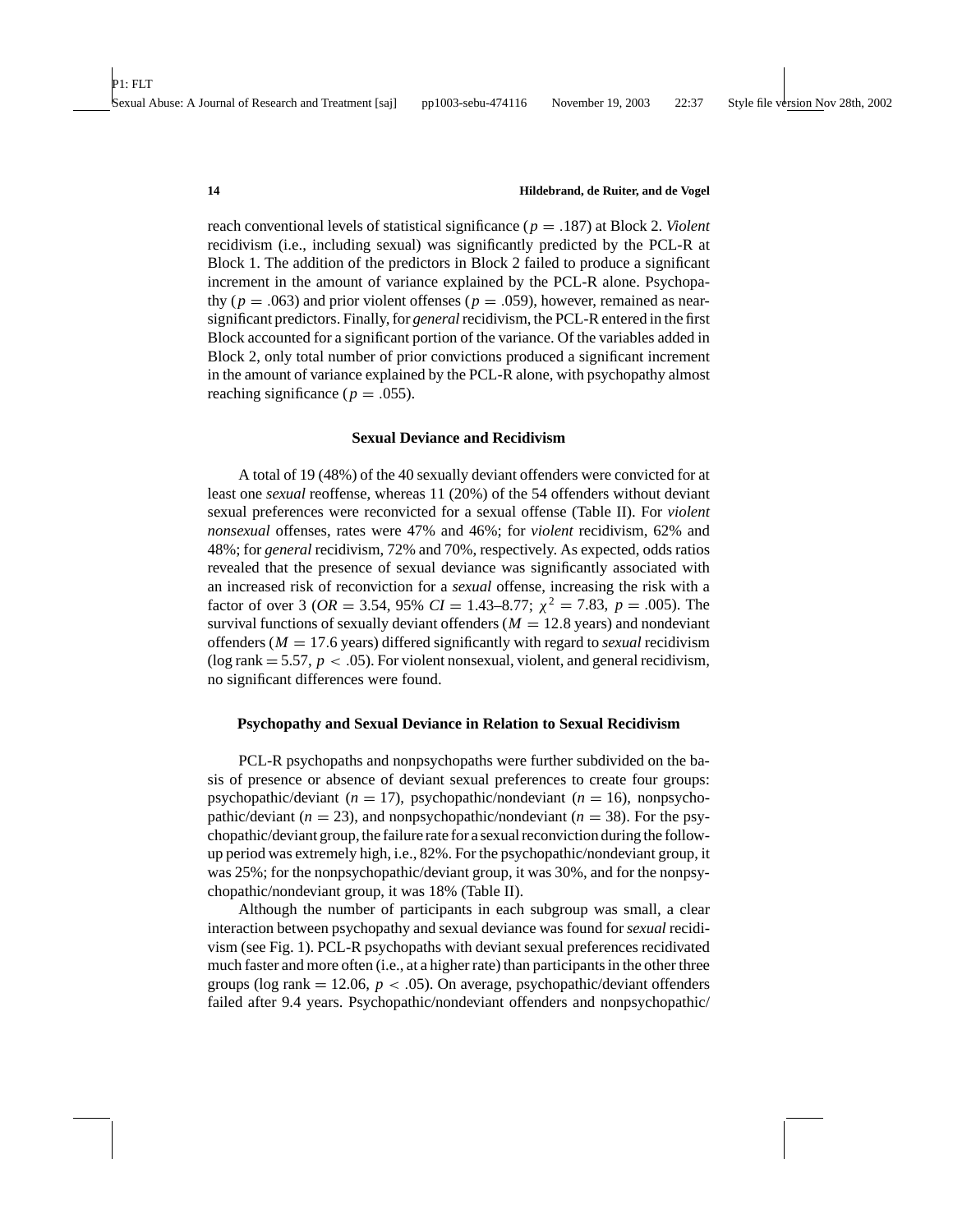

**Fig. 1.** Kaplan-Meier Survival Curves for Sexual Recidivism for Psychopathic (PCL-R  $> 26$ ) and Nonpsychopathic (PCL-R < 26) Rapists Subdivided into Those With and Without Deviant Sexual Preferences.

deviant offenders had similar survival times  $(M = 15.6$  and 15.7 years, respectively), whereas subjects in the psychopathic/nondeviant group, on average, failed after 17.3 years. No other significant interaction effects were found.

## **Additional Analyses**

#### *Failure to Complete Treatment*

Only 30 patients (32%) completed the treatment provided in the hospital. For 33 patients, the court ended the TBS-order *against* the hospital's advice and 28 patients were readmitted to another forensic psychiatric institution. In most cases, the reason for readmission was that further treatment was deemed impossible due to a disturbed relationship between the patient and hospital staff.

Chi-square analyses revealed that sex offenders who did not complete the treatment provided in the hospital were more likely to recidivate with a sexual offense than offenders who had completed their hospital treatment. The group difference using Yates' correction for continuity was significant,  $\chi^2$  (1, 94) = 4.84, *p* < .05. Interestingly, 16 of the 17 psychopathic/deviant offenders had ended treatment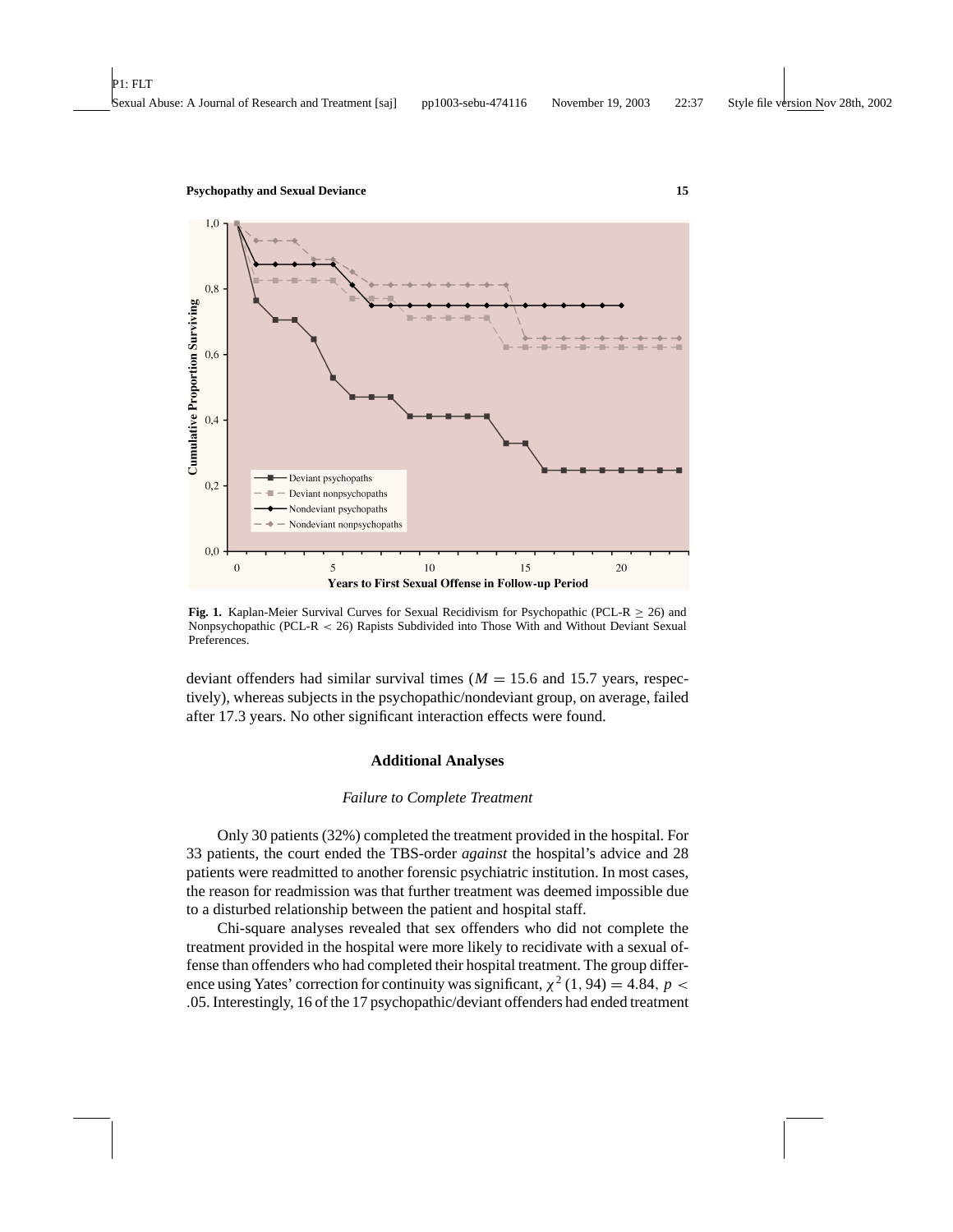prematurely; 14 of these 16 offenders recidivated with a sexual offense. Over the period, the survival rate between groups was significantly different. Sex offenders who had ended their hospital treatment prematurely began reoffending earlier after their release and continued to reoffend with a sexual offense throughout the entire follow-up period (log rank  $= 4.19$ ,  $p < .05$ ). For violent nonsexual, violent, and general recidivism, no significant differences between treatment completers and noncompleters were found.

## **DISCUSSION**

This study explored the relevance of PCL-R psychopathy and sexual deviance, in relation to sexual, violent nonsexual, violent, and general recidivism (i.e., reconvictions) in a Dutch sample of offenders convicted for rape or sexual assault, involuntarily admitted to a forensic psychiatric hospital. Secondly, the study investigated the predictive utility of defining offenders according to combinations of psychopathy and sexual deviance. Retrospective PCL-R ratings and sexual deviance scores were based on extensive file-based data from various sources. The interrater reliability of the file-based PCL-R ratings was high. In general, the high levels of reliability found in this study are consistent with those documented by other researchers using file material only (e.g., Grann et al., 1998), and further support the use of file-only ratings for research objectives.

In our sample, the sexual reconviction rate was 34%, over an average followup period of 11.8 years. In other studies (Proulx et al., 1997; Quinsey et al., 1995; Rice, Harris, & Quinsey, 1990; Sjöstedt & Långström, 2002) the reported sexual reconviction rate was somewhat lower  $(\pm 21-28\%)$ . Differences in sexual reconviction rates may be due to the shorter follow-up period in these studies. With longer follow-up periods, the rate increases to 35–45% after 15–25 years (Prentky et al., 1997; Rice & Harris, 1997). Doubtless, the reported recidivism rates are very conservative, because a substantial proportion of sex offenses remains undetected (Bonta & Hanson, 1994; Doren, 1998). Our findings further indicate that rapists did not limit their recidivism to sexual offenses. In fact, they were more likely to be convicted for a new violent nonsexual offense (47%) than a new sexual offense  $(34%)$ , which is in line with previous research (e.g., Prentky et al., 1997; Sjöstedt  $&$  Långström, 2002).

The present results support the predictive validity of the PCL-R for recidivism outcomes. Using ROC analysis, following their release from a forensic psychiatric hospital, rapists with high PCL-R scores appeared to be at particular risk for reoffending (sexual, violent nonsexual, violent, and general). Overall, the results are consistent with other studies that have examined the association of PCL-R psychopathy recidivism outcomes of sex offenders (e.g., Serin et al., 2001). It was found that both PCL-R Factor 1 and Factor 2 were related to the criterion variables: Factor 2 showed significant predictive validity for risk of sexual and violent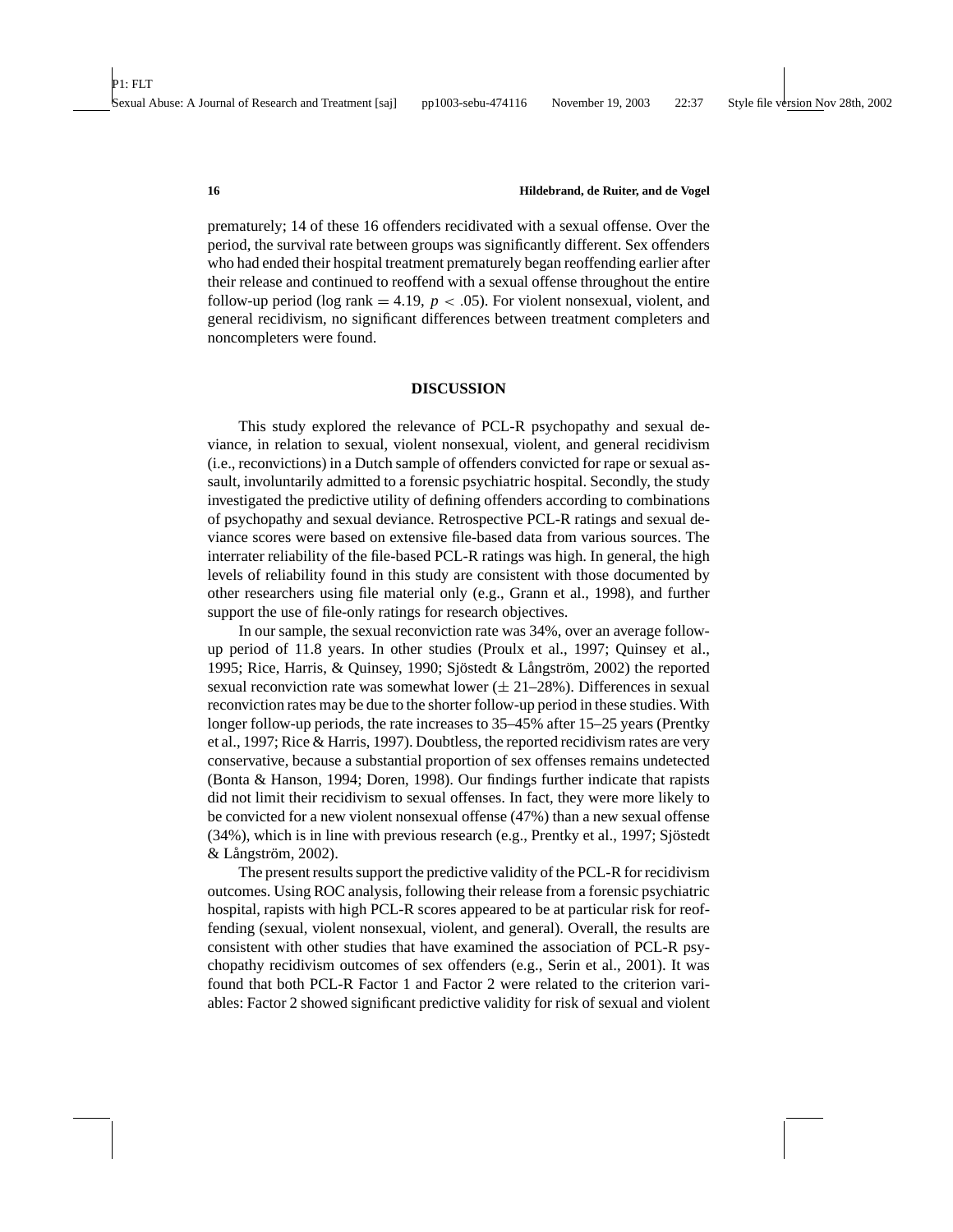nonsexual reoffending, whereas Factor 1 significantly predicted risk of sexual and general reoffending. Our finding that the predictive validity of Factor 2 is higher than that of Factor 1 for violent nonsexual and violent reconviction is in line with previous research (e.g., Grann, Långström, Tengström, & Kullgren, 1999; Salekin et al., 1996), indicating that it is the characteristics associated with a chronically unstable, socially deviant lifestyle, rather than those associated with the selfish, callous, and remorseless use of others that predict nonsexual recidivism. Moreover, survival analyses showed that violent (including sexual) offenses following release occurred significantly earlier for psychopaths, compared to nonpsychopaths. Psychopathic rapists also had worse survival times than nonpsychopathic offenders for *sexual*, *violent nonsexual*, and *general* reoffending. The difference approached significance for sexual and violent nonsexual recidivism. Thus, in general, our first hypothesis (i.e., offenders identified as psychopathic would be more likely than nonpsychopathic offenders to commit further offenses after release) was confirmed.

Consistent with the results of the Hanson and Bussière (1998) meta-analysis, the total number of prior convictions (sexual, violent nonsexual, general) was found to be a significant predictor of recidivism (sexual, violent nonsexual, general, respectively), accounting for a unique portion of the variance in this outcome while controlling for psychopathy. In addition, marital status was found to be a predictor of sexual recidivism, whereas substance abuse/dependence remained as the only significant predictor for violent nonsexual reoffending, after controlling for psychopathy. Age at first offense and marital status did not add incremental variance over PCL-R psychopathy for the prediction of violent nonsexual, violent, or general reconviction.

Dividing participants according to presence or absence of sexual deviance revealed that the presence of deviant sexual preferences was significantly related to an increased risk of reconviction for a sexual offense. As well, the first reoffense in offenders with deviant sexual preferences occurred significantly earlier than in those without deviant sexual preferences. To the best of our knowledge, this is the first study providing initial evidence for the usefulness of item 1 of the SVR-20 to predict sexual recidivism in rapists. A structured clinical judgment approach to the assessment of deviant sexual preferences resulted in highly similar findings as obtained with the traditional phallometric approach. Sex offenders are well known for their tendency to deny and distort their true motives and actual offense behavior (e.g., Maletzky, 1996; Marshall, 1994; Ward, McCormack, Hudson, & Polaschek, 1997). Thus, phallometric assessment is generally considered desirable for the assessment of sexual deviance because it is thought to circumvent possibly distortive processes. The present findings point at the feasibility of using the structured clinical judgment approach of the SVR-20 to assess sexual deviance, in a less intrusive manner. Although promising, the present findings should be viewed as tentative and need to be replicated in independent samples. For example, it might very well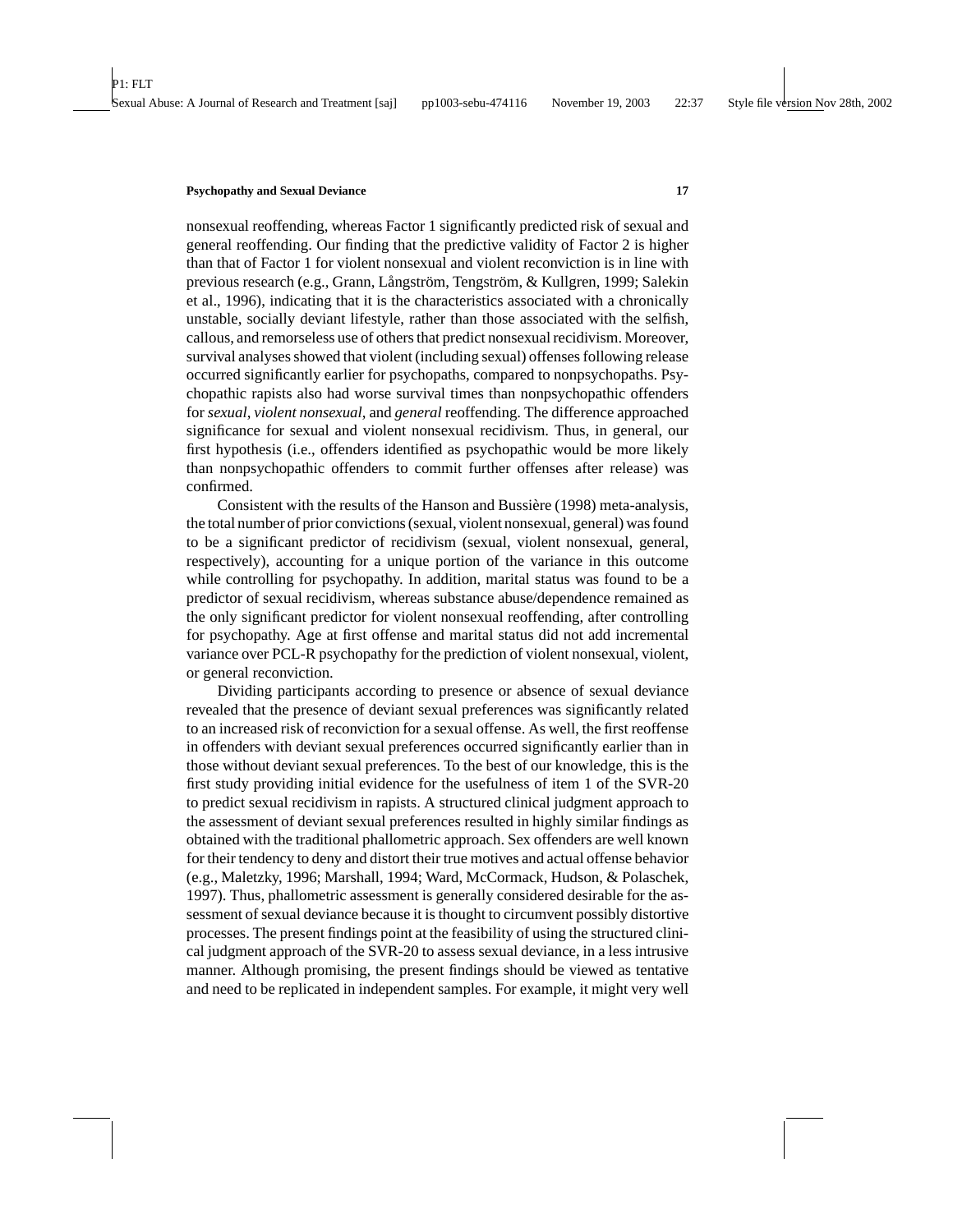be that the validity of the SVR-20 assessment of sexual deviance is highly dependent on the quality of file information on which the assessment is based. In our case, most files were quite extensive, with criminal history data, verbatim victim statements, and treatment progress reports. Less complete file information might compromise the validity of the SVR-20 ratings.

One of our most important findings is that psychopathic rapists with deviant sexual preferences recidivated more often and faster with a sexual offense than other groups of rapists. Although psychopathy and sexual deviance were, by themselves, related to sexual recidivism, the present findings offer considerable evidence that the combination of psychopathy and sexual deviance is of special importance in the prediction of sexual violence. Fourteen of the 17 offenders (82%) in the psychopathic/sexual deviance group recidivated with a sexual offense. Despite the small sample sizes, survival analysis provided considerable evidence that psychopathic sex offenders with sexual deviant preferences are at much greater risk of committing new sexual offenses than psychopathic sex offenders without deviant preferences and nonpsychopathic sex offenders (with or without a diagnosis of sexual deviance). Similar results supporting the value of considering the "bad combination" of PCL-R psychopathy and sexual deviance (measured phallometrically) for the prediction of sexual violence have been reported by Rice and Harris (1997). However, this effect has been difficult to replicate across studies: for example, Gretton et al. (2001) and Hanson and Harris (2000) did not find the interaction for sexual recidivism. Gretton et al. (2001), however, found that a combination of high scores on the PCL:Youth Version and phallometric evidence of deviant sexual arousal was predictive of general and violent reoffending. Serin et al. (2001) similarly reported that the combination of a high PCL-R score and deviant sexual arousal predicted *general* recidivism in a sample of rapists (no outcomes for sexual reoffenses were reported). In the present study, no significant interaction effects were found for violent nonsexual and general recidivism.

In general, our findings suggest that a combination of deviant sexual preferences and psychopathy puts sex offenders at particularly high risk for committing further sexual offenses. Replication of these results with a larger sample of sex offenders is important, including samples from other Dutch forensic psychiatric institutions. Furthermore, our data underscore the importance of considering both psychopathy and sexual deviance when determining treatment intensity and degree of security required for individual patients (Serin et al., 2001). Andrews and Bonta (1994; see also Andrews et al., 1990) have argued that offenders that pose the highest risk should receive the highest level of security and the most intensive form of treatment. In general, high security can be provided in inpatient forensic settings. However, appropriate treatment for the group of psychopathic/deviant sex offenders is not available at this time. On the contrary, several studies have pointed out that providing (standard) treatment to psychopathic sex offenders may be counterproductive and may even lead to increased offending. Seto and Barbaree (1999),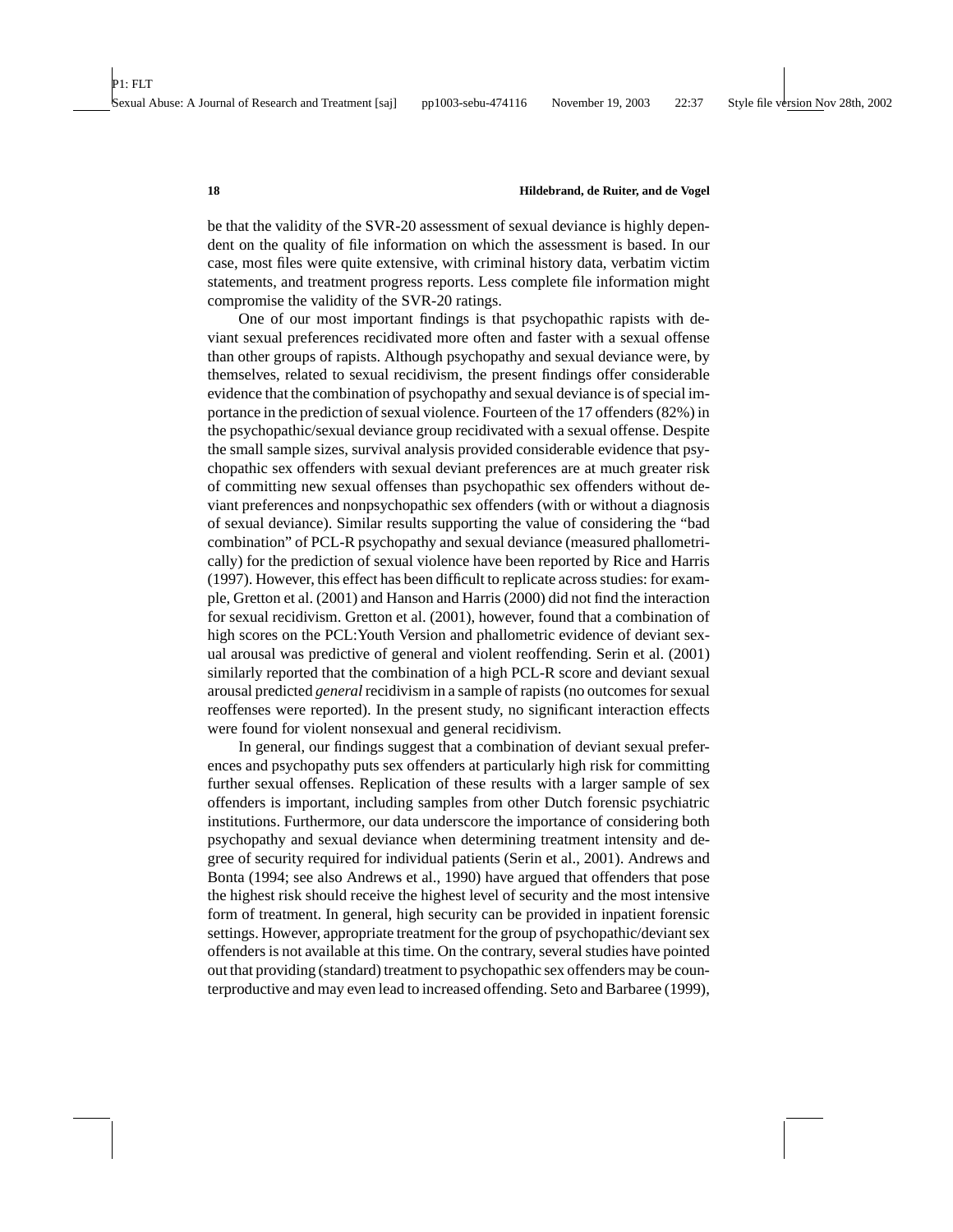#### **Psychopathy and Sexual Deviance 19** 19

for example, examined the relationship between psychopathy and performance in treatment in terms of recidivism outcomes in a sample of 216 sex offenders who participated in an institutional treatment program for sex offenders. The program followed a relapse prevention model and provided treatment in daily 3-hour groups sessions over a 5-month period. It was found that the group of sex offenders with PCL-R scores above 15 (median split) who were rated as having demonstrated "good" treatment behavior (i.e., participation in group sessions, completion of homework, attainment of treatment targets, and positive scores on global clinical ratings of motivation and change) were the most likely to reoffend. According to the authors, the results suggested that "good treatment behavior should not be considered when making management decisions, especially for men who score higher on the PCL-R" (p. 1245). In an extended follow-up of the sample, which increased the average follow-up period from 2.7 to 5.2 years, however, Barbaree, Seto, and Langton (2001), found that the interaction effect between the PCL-R and treatment behavior was no longer evident, although the association between the PCL-R and serious recidivism remained significant. Looman, Abracen, Serin, and Marquis (2002) used a similar design to examine recidivism outcomes for a sample of sex offenders  $(N = 102)$  who had participated in an institutional program for sex offenders. Using survival analysis, Looman et al. (2002) found that those with PCL-R scores >25 and ratings of good progress in treatment reoffended seriously (i.e., violently or sexually) at a significantly faster rate than either of the groups with lower PCL-R scores. The failure rate for the two PCL-R groups, however, did not differ. Note that none of the three studies described above examined the association between the variables (and their interaction effect) and *sexual* recidivism.

A number of authors have discussed the need for the development and scientific evaluation of special treatment programs for psychopaths (e.g., Wallace, Vitale, & Newman, 1999; Wong, 2000). However, until now, the treatment options for (PCL-R) psychopaths are limited. We believe that the current findings point at the need for Dutch policymakers in the criminal justice field to reconsider the rehabilitation doctrine of the TBS-order for some high risk rapists—we may just not have the treatment means at this time, to allow a safe return to society for a *particular category* of rapists. One possible implication of such a conclusion is that deviant psychopathic rapists will have to be excluded from treatment programs. However, this is a "questionable extrapolation of the existing data" (Serin & Brown, 2000, p. 254) and inconsistent with the principle of treatment responsiveness (Andrews & Bonta, 1994). Nevertheless, the present findings suggest that (deviant) psychopathic rapists are highly resistant to treatment and tend to exhibit disruptive and other types of negative behavior in the context of treatment. Consistent with this pessimism, there is a general lack of empirical evidence indicating a positive effect of treatment programs on psychopaths (e.g., Blackburn, 1993; Hare, 1996; Lösel, 1998). On the other hand, there is little empirical evidence to suggest psychopaths are untreatable either (e.g., Hemphill & Hart, 2002). Considering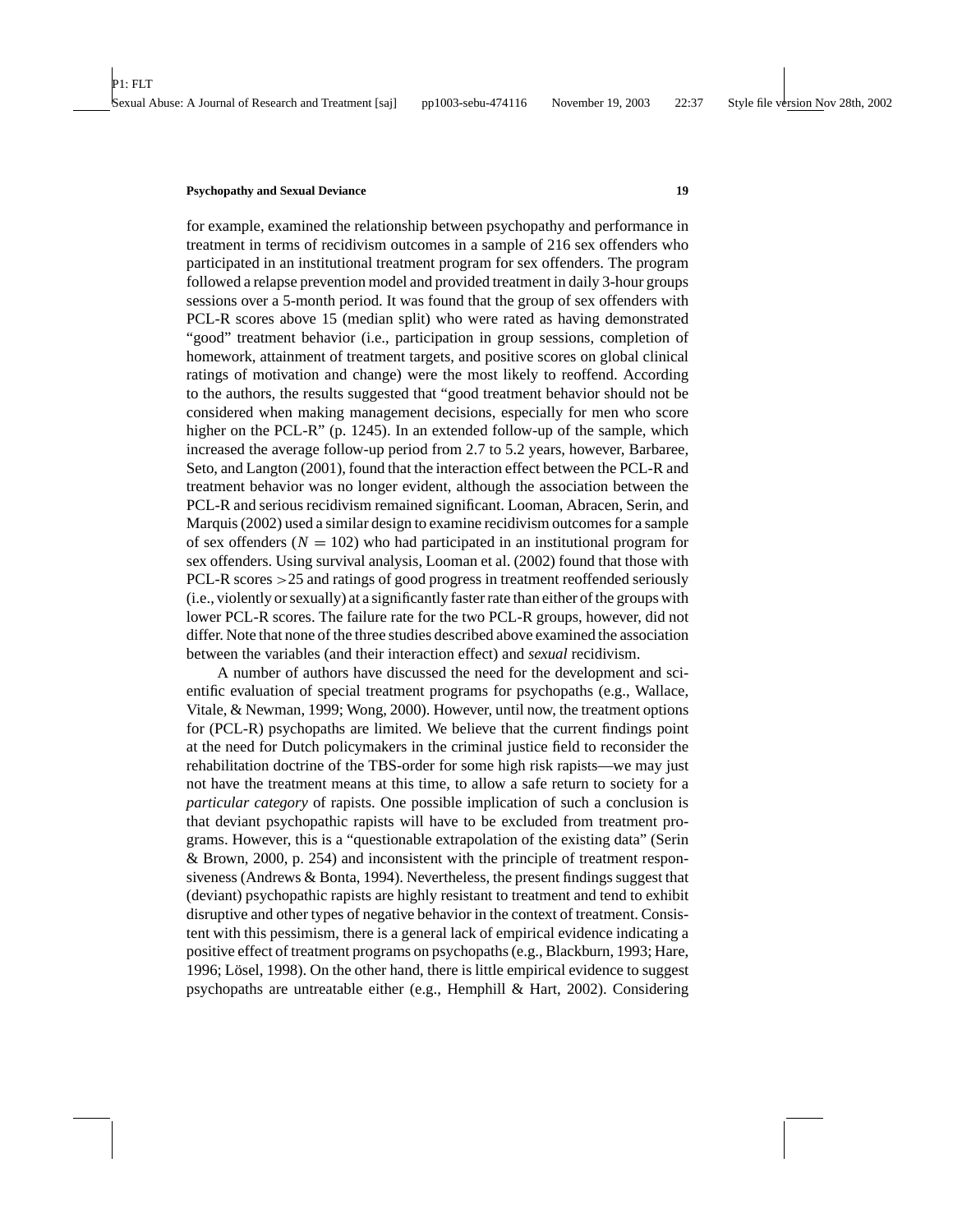the lack of empirical support for current sex offender programs for psychopaths and the potential of iatrogenic effects of providing treatment to psychopaths, we strongly advise that treatment programs offered to psychopathic rapists be carefully evaluated using a methodologically sound research design.

Interestingly, offenders who failed to complete treatment (68%) were at higher risk for sexual recidivism than those who completed treatment. In the past, Hanson and Bussière (1998) have reported in their meta-analysis that sex offenders who failed to attend or who dropped out of treatment were at higher risk for both sexual and general recidivism than those who successfully completed treatment. Contrary to Hanson and Bussière (1998), we did not find a relationship between treatment completion and general recidivism. Reduced risk could be due to treatment effectiveness; alternately, high-risk offenders may be those most likely to quit, or be terminated from treatment (Hanson  $&$  Bussière, 1998). In our study, for example, 16 of the 17 psychopathic/deviant offenders (i.e., high-risk cases) had ended treatment prematurely, mainly because of a disturbed relationship between the patient and hospital staff; 14 of these 16 offenders recidivated with a sexual offense. The design of the present study does not permit an inference about treatment efficacy per se. Instead, it suggests that a rapist's completion versus failure to complete treatment represents potentially useful information for the purpose of appraising risk.

Regarding generalization, all participants in the present retrospective followup study were convicted for rape or sexual assault and treated in a single Dutch forensic psychiatric hospital. Although our sample is representative of Dutch sex offenders with a TBS-order, it is not of sex offenders in general. Previous research (de Vogel et al., 2002) has shown that our sample mainly includes medium-high to high risk cases, as measured by means of the Static-99 (Hanson & Thornton, 1999), an actuarial sex offender risk scale.

Several (methodological) limitations deserve attention. First of all, the sample size of the study was rather small. Larger samples would have resulted in increased power. However, this is considered a relatively minor problem given that there is such a paucity of research on recidivism of sex offenders in the Netherlands. Indeed, no prior study has examined the predictive validity of the PCL-R among Dutch sex offenders. In addition, prior published studies examining rapists/sexual assaulters have been similarly restricted by relatively limited sample sizes (e.g., Sjöstedt & Långström, 2002). In fact, despite the limited power available, the current study found evidence of the hypothesized moderate-to-large differences between PCL-groups in the expected direction.

Furthermore, one might argue that it would have been preferable to use a prospective design, although the retrospective follow-up or postdictive design used in the current study prevented the assessments from being confounded with outcome measures of recidivism. Indeed, several studies have used archival follow-up procedures in retrospective studies and detected sufficient base rates of recidivism to detect moderate-to-large effect sizes (e.g., Rice et al., 1990; Sjöstedt & Långström, 2002). Furthermore, the length of the follow-up period can be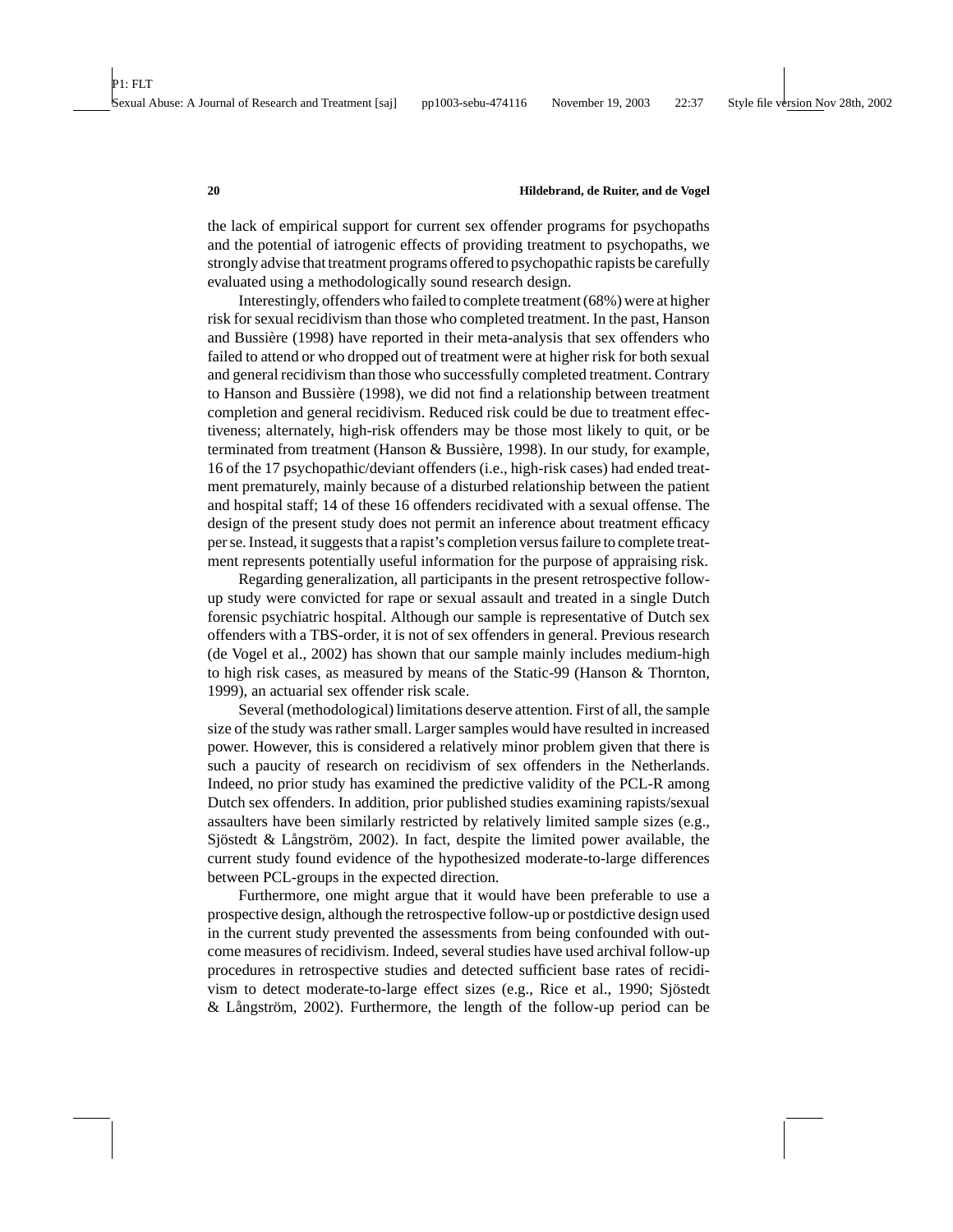#### **Psychopathy and Sexual Deviance 21** 21

considered a strength since it has been shown that studies with a follow-up period of less than 5 years underestimate long-term recidivism (e.g., Prentky et al., 1997).

Another limitation concerns the penal records that were requested from the Ministry of Justice. The Dutch Criminal Law (Act of Judicial Documentation, section 7) states that offenses that have been committed over 20 years ago have to be removed from the register. Although the average follow-up period in the presented study was almost 12 years, some individual cases of reoffending may have gone undetected as a result of being removed from the official records. Finally, the files that were used in this retrospective study varied in content and quality. For example, the individual course of treatment within the forensic hospital was documented more elaborately as the years proceeded. This may have influenced PCL-R and sexual deviance ratings. Also, some files included additional information such as statements of victims or a deposition of the offender.

In conclusion, this study contributes to a growing body of research suggesting that not all rapists be equally likely to reoffend. Research has established that psychopathy is related to sexual and nonsexual violent recidivism, but there is building evidence that, with regard to sexual recidivism, comprehensive assessment should consider the combination of psychopathy and sexual deviance. Further research is needed to determine whether these factors are changeable by treatment.

## **ACKNOWLEDGMENTS**

We thank Daan van Beek and Gwen Mead, who aided in establishing sexual deviance scores. The helpful comments of Dr. Dennis Doren, Dr. Karl Hanson and two anonymous reviewers on an earlier version of this manuscript are also appreciated. The opinions expressed in this article are those of the authors and do not necessarily reflect the official position of the Dr. Henri van der Hoeven Kliniek.

## **REFERENCES**

- American Psychiatric Association. (1994). *Diagnostic and statistical manual of mental disorders* (4th ed.). Washington, DC: Author.
- Andrews, D. A., & Bonta, J. (1994). *The psychology of criminal conduct*. Cincinnati, OH: Anderson.
- Andrews, D. A., Zinger, I., Hoge, R. D., Bonta, J., Gendreau, P., & Cullen, F. T. (1990). Does correctional treatment work? A clinically relevant and psychologically informed meta-analysis. *Criminology*, *28,* 369–404.
- Barbaree, H. E., Seto, M. C., & Langton, M. C. (2001, November). *Psychopathy, treatment behavior and sex offender recidivism: Extended follow-up.* Paper presented at the 20th Annual Research and Treatment Conference of the Association for the Treatment of Sexual Abusers (ATSA), San Antonio, TX.
- Barbaree, H. E., Seto, M. C., Langton, M. C., & Peacock, E. J. (2001). Evaluating the predictive accuracy of six risk assessment instruments for adult sex offenders.*Criminal Justice and Behavior*, *28,* 490–521.
- Blackburn, R. (1993). Clinical programs with psychopaths. In C. R. Hollin & K. Howells (Eds.),*Clinical approaches to the mentally disordered offender* (pp. 179–208). Chichester, United Kingdom: Wiley.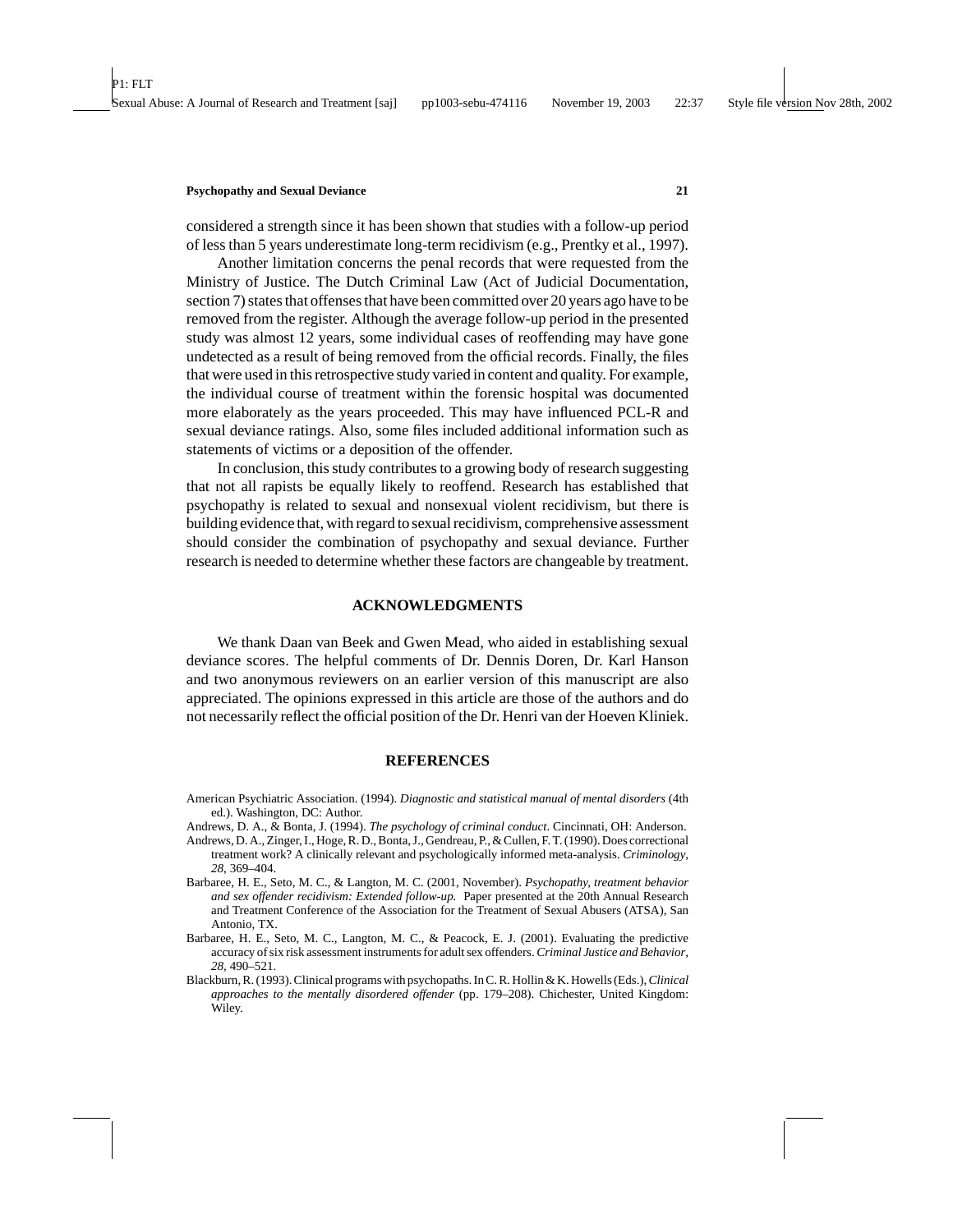- Boer, D. P., Hart, S. D., Kropp, P. R., & Webster, C. D. (1997). *Manual for the Sexual Violence Risk-20: Professional guidelines for assessing risk of sexual violence*. Vancouver, BC, Canada: Institute Against Family Violence.
- Bonta, J., & Hanson, R. K. (1994). *Gauging the risk for violence: Measurement, impact and strategies for change*. [User Report No. 1994-09]. Ottawa, ON, Canada: Ministry Secretariat, Solicitor General of Canada.
- Cleckley, H. (1941). *The mask of sanity*. St. Louis, MO: Mosby.
- Cooke, D. J., & Michie, C. (2001). Refining the construct of psychopathy: Toward a hierarchical model. *Psychological Assessment*, *13,* 171–188.
- Cox, D. R. (1972). Regression models and life tables. *Journal of the Royal Statistical Society*, *34,* 187–220.
- Doren, D. M. (1998). Recidivism base rates, predictions of sex offender recidivism, and the sexual predator commitment laws. *Behavioral Sciences and the Law*, *16,* 97–114.
- Douglas, K. S., & Webster, C. D. (1999). Predicting violence in mentally and personality disordered individuals. In R. Roesch, S. D. Hart, & J. R. P. Ogloff (Eds.), *Psychology and law: The state of the discipline* (pp. 175–239). New York: Plenum.
- Fleiss, J. L., Williams, J. B. W., & Dubro, A. F. (1986). The logistic regression analysis of psychiatric data. *Journal of Psychiatric Research*, *20,* 145–209.
- Forth, A. E., Kosson, D. S., & Hare, R. D. (in press). *The Hare Psychopathy Checklist: Youth Version*. Toronto, Canada: Multi-Health Systems.
- Furby, L., Weinrott, M. R., & Blackshaw, L. (1989). Sex offender recidivism: A review. *Psychological Bulletin*, *105,* 303–330.
- Gendreau, P. P., Little, T., & Goggin, C. (1996). A meta-analysis of the predictors of adult offenders: What works! *Criminology*, *34,* 575–607.
- Grann, M., Långström, N., Tengström, A., & Kullgren, G. (1999). Psychopathy (PCL-R) predicts violent recidivism among criminal offenders with personality disorders in Sweden. *Law and Human Behavior*, *23,* 205–217.
- Grann, M., Långström, N., Tengström, A., & Stålenheim, E. G. (1998). Reliability of file-based retrospective ratings of psychopathy with the PCL-R. *Journal of Personality Assessment*, *70,* 416–426.
- Gretton, H. M., McBride, M., Hare, R. D., O'Shaughnessy, R., & Kumka, G. (2001). Psychopathy and recidivism in adolescent sex offenders. *Criminal Justice and Behavior*, *28,* 427–449.
- Hall, G. C. N. (1995). Sexual offender recidivism revisited: A meta-analysis of treatment studies. *Journal of Consulting and Clinical Psychology*, *63,* 802–809.
- Hanson, R. K., & Bussière, M. T. (1996). *Predictors of sexual offender recidivism: A meta-analysis*. [User Report No. 1996-04]. Ottawa, ON, Canada: Ministry Secretariat, Solicitor General of Canada.
- Hanson, R. K., & Bussière, M. T. (1998). Predicting relapse: A meta-analysis of sexual offender recidivism studies. *Journal of Consulting and Clinical Psychology*, *66,* 348–362.
- Hanson, R. K., Gordon, A., Harris, A. J. R., Marques, J. K., Murphy, W., Quinsey, V. L., et al. (2002). First report of the collaborative outcome data project on the effectiveness of psychological treatment for sex offenders. *Sexual Abuse: A Journal of Research and Treatment*, *14,* 169–194.
- Hanson, R. K., & Harris, A. J. R. (2000). Where should we intervene? Dynamic predictors of sexual offense recidivism. *Criminal Justice and Behavior*, *27,* 6–35.
- Hanson, R. K., Morton, K. E., & Harris, A. J. R. (in press). Sexual offender recidivism risk: What we know and what we need to know. In R. Prentky, E. Janus, M. Seto, & A. W. Burgess (Eds.), *Understanding and managing sexually coercive behavior*. New York: Annals of the New York Academy of Sciences.
- Hanson, R. K., & Thornton, D. (1999). *Static-99: Improving acuarial risk assessments for sex offenders* [User Report No. 99-02]. Ottawa, ON, Canada: Department of the Solicitor General.
- Hare, R. D. (1991). *The Hare Psychopathy Checklist-Revised*. Toronto, ON, Canada: Multi Health Systems.
- Hare, R. D. (1996). Psychopathy: A clinical construct whose time has come. *Criminal Justice and Behavior*, *23,* 25–54.
- Hare, R. D., Clark, D., Grann, M., & Thornton, D. (2000). Psychopathy and the predictive validity of the PCL-R: An international perspective. *Behavioral Sciences and the Law*, *18,* 623– 645.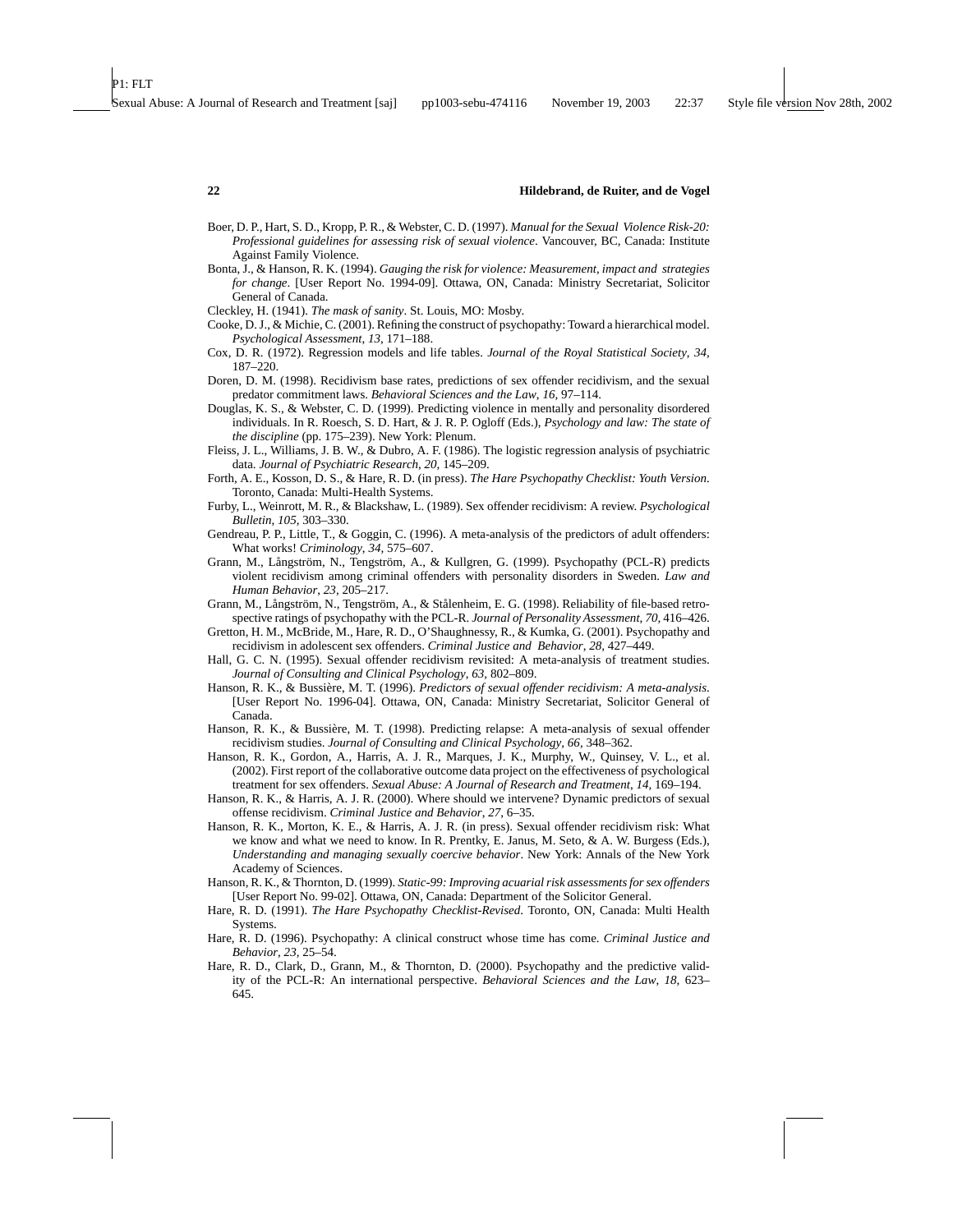#### **Psychopathy and Sexual Deviance 23** 23

- Hemphill, J. F., Hare, R. D., & Wong, S. (1998). Psychopathy and recidivism: A review. *Legal and Criminological Psychology*, *3,* 139–170.
- Hemphill, J. F., & Hart, S. D. (2002). Treatment of psychopathic personality disorder. In E. Blaauw & L. Sheridan (Eds.), *Psychopaths: Current international perspectives* (pp. 159–174). The Hague, The Netherlands: Elsevier.
- Hildebrand, M., Ruiter, de C., & Beek, van D. J. (2001). *SVR-20: Richtlijnen voor het beoordelen van het risico van seksueel gewelddadig gedrag*. [SVR-20: Guidelines for the assessment of risk of sexual violence]. Utrecht, The Netherlands: Forum Educatief.
- Hildebrand, M., Ruiter, de C., Vogel, de V., & Wolf van der P. (2002). Reliability and factor structure of the Dutch language version of Hare's Psychopathy Checklist-Revised. *International Journal of Forensic Mental Health*, *1,* 139–154.
- Laws, D. R. (1989). *Relapse prevention with sex offenders*. New York: Guilford.
- Laws, D. R., Hudson, S. M., & Ward, T. (2000). *Remaking relapse prevention: A sourcebook*. London: Sage.
- Looman, J., Abracen, J., & Nicholaichuck, T. P. (2000). Recidivism among treated sexual offenders and matched controls: Data from the Regional Treatment Centre (Ontario). *Journal of Interpersonal Violence*, *15,* 279–290.
- Looman, J., Abracen, J., Serin, R., & Marquis, P. (2002). *Psychopathy, treatment change and recidivism in high risk need sexual offenders*. Manuscript submitted for publication.
- Lösel, F. (1998). Treatment and management of psychopaths. In D. J. Cooke, A. E. Forth, & R. D. Hare (Eds.), *Psychopathy: Theory, research, and implications for society* (pp. 303–354). Dordrecht, The Netherlands: Kluwer.
- Maletzky, B. M. (1996). Denial of treatment or treatment of denial? *Sexual Abuse: A Journal of Research and Treatment*, *8,* 1–15.
- Marques, J. K. (1999). How to answer the question "does sex offender treatment work?" *Journal of Interpersonal Violence*, *14,* 437–451.
- Marshall, W. L. (1994). Treatment effects on denial and minimization in incarcerated sex offenders. *Behaviour Research and Therapy*, *32,* 559–564.
- Marshall, W. L., & Barbaree, H. E. (1990). Outcome of comprehensive cognitive-behavioral treatment programs. In W. L. Marshall, D. R. Laws, & H. E. Barbaree (Eds.), *Handbook of sexual assault: Issues, theories, and treatment of the offender* (pp. 363–385). New York: Plenum.
- Marx, B. P., Miranda, R., & Meyerson, L. A. (1999). Cognitive-behavioral treatment for rapists: Can we do better? *Clinical Psychology Review*, *19,* 875–894.
- McGraw, K. O., & Wong, S. P. (1996). Forming inferences about some intraclass correlation coefficients. *Psychological Methods*, *1,* 30–46.
- Mossman, D. (1994). Assessing predictions of violence: Being accurate about accuracy. *Journal of Consulting and Clinical Psychology*, *62,* 783–792.
- Porter, S., Fairweather, D., Drugge, J., Hervé, H., Birt, A., & Boer, D. P. (2000). *Criminal Justice and Behavior*, *27,* 216–233.
- Prentky, R. A., Lee, A. F. S., Knight, R. A., & Cerce, D. D. (1997). Recidivism rates among child molesters and rapists: A methodological analysis. *Law and Human Behavior*, *6,* 635–659.
- Proulx, J., Pellerin, B., Paradis, Y., McKibben, A., Aubut, J., & Ouimet, M. (1997). Static and dynamic predictors of recidivism in sexual aggressors. *Sexual Abuse: A Journal of Research and Treatment*, *9,* 7–27.
- Quinsey, V. L., Lalumière, M. L., Rice, M. E., & Harris, G. T. (1995). Predicting sexual offenses. In J. D. Campbell (Ed.), *Assessing dangerousness: Violence by sexual offenders, batterers, and child abusers* (pp. 114–137). Thousands Oaks, CA: Sage.
- Quinsey, V. L., Rice, M. E., & Harris, G. T. (1995). Actuarial prediction of sexual recidivism. *Journal of Interpersonal Violence*, *10,* 85–115.
- Rice, M. F. (1997). Violent offender research and implications for the criminal justice system. *American Psychologist*, *52,* 414–423.
- Rice, M. E., & Harris, G. T. (1995). Violent recidivism: Assessing predictive validity. *Journal of Consulting and Clinical Psychology*, *63,* 737–748.
- Rice, M. E., & Harris, G. T. (1997). Cross validation and extension of the Violence Risk Appraisal Guide for child molesters and rapists. *Law and Human Behavior*, *21,* 231–241.
- Rice, M. E., Harris, G. T., & Quinsey, V. L. (1990). A follow-up of rapists assessed in a maximum security psychiatric facility. *Journal of Interpersonal Violence*, *5,* 435–448.